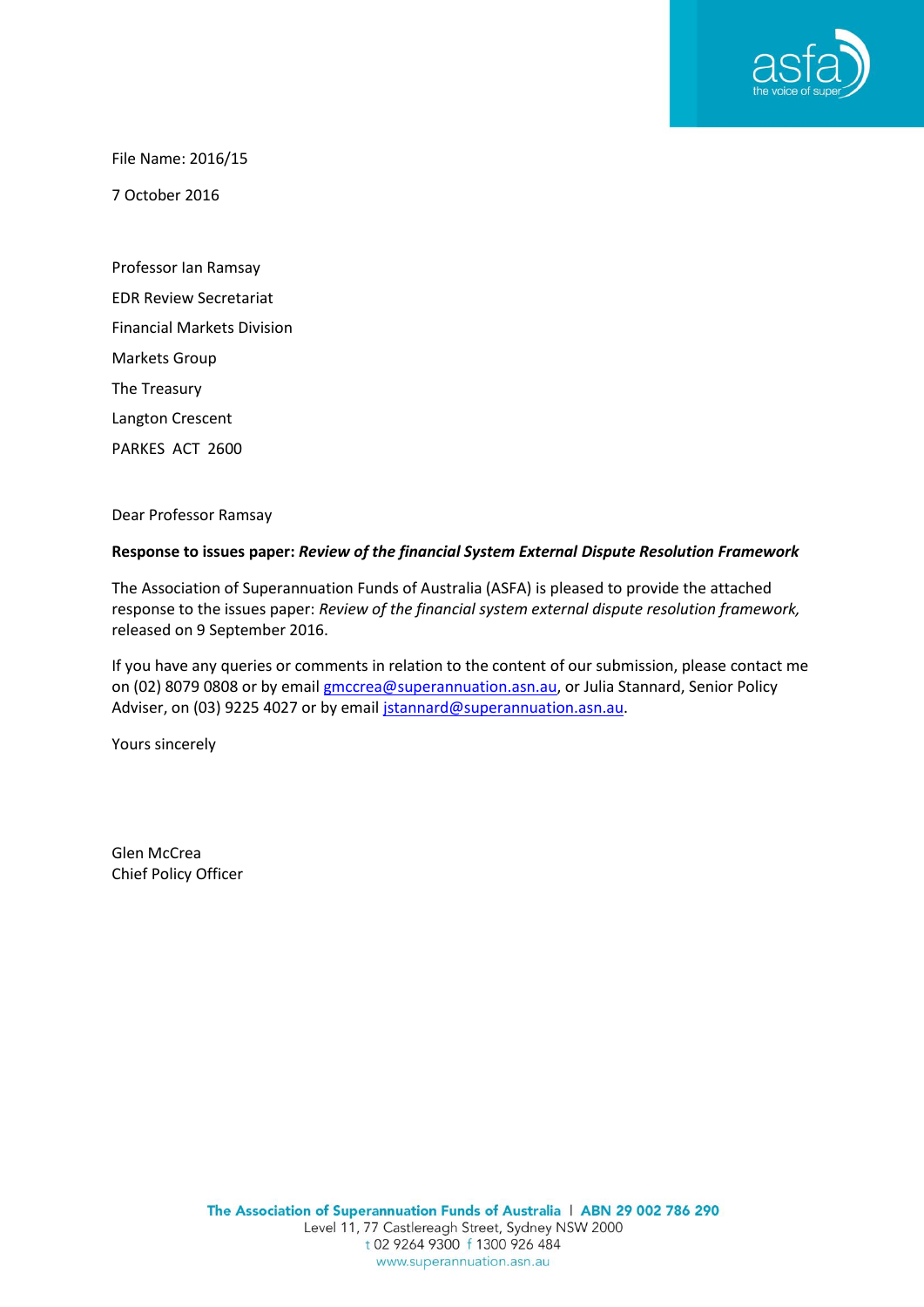The Association of Superannuation Funds of Australia<br>www.superannuation.asn.au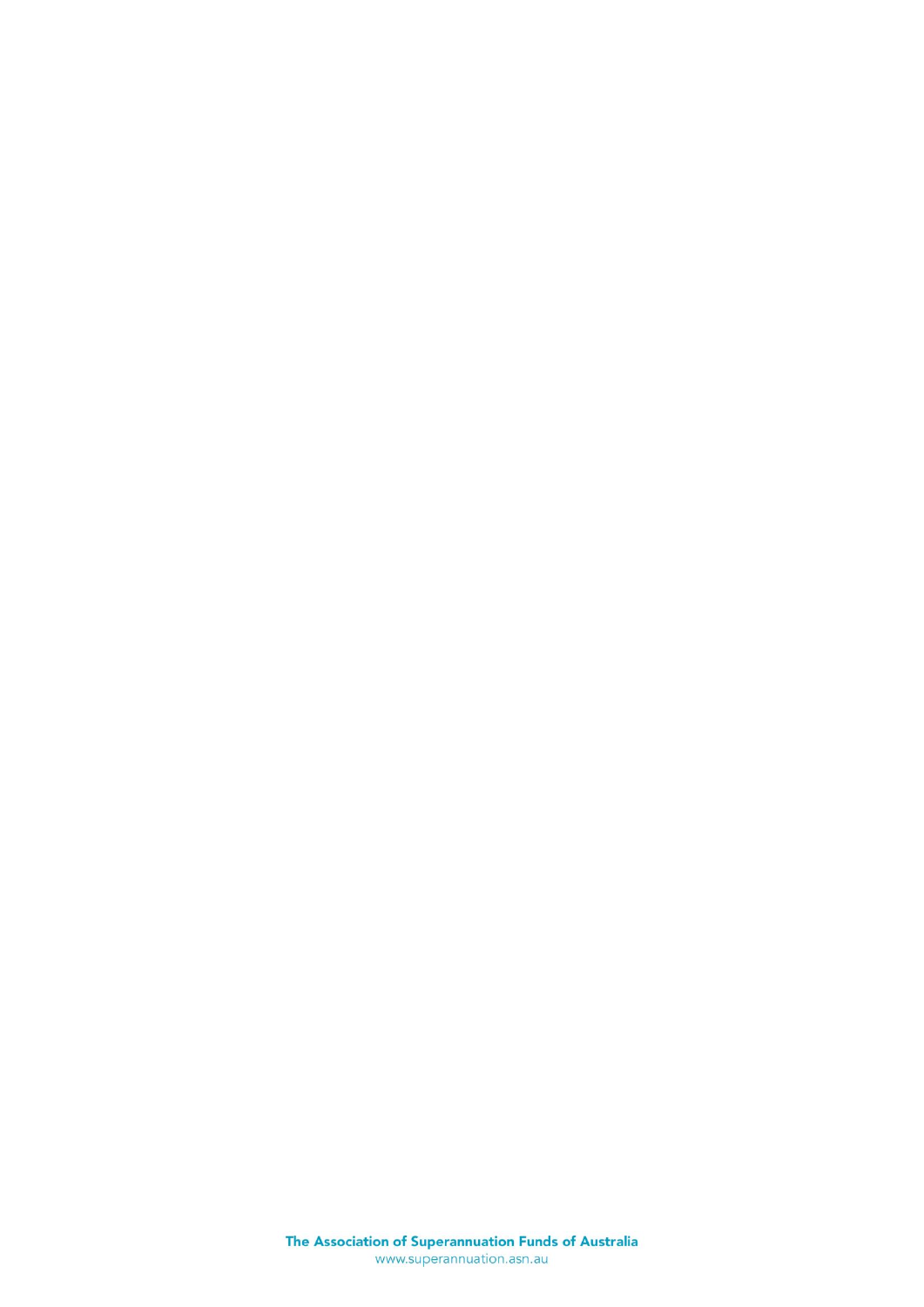

# Response to issues paper: Review of the financial System External Dispute **Resolution Framework**

| Α. |     |                                                                    |  |  |
|----|-----|--------------------------------------------------------------------|--|--|
| В. |     |                                                                    |  |  |
| C. |     |                                                                    |  |  |
| 1. |     |                                                                    |  |  |
|    | 1.1 |                                                                    |  |  |
| 2. |     |                                                                    |  |  |
|    | 2.1 |                                                                    |  |  |
|    | 2.2 | Regulatory oversight of EDR schemes and complaints arrangements  8 |  |  |
|    | 2.3 |                                                                    |  |  |
| 3. |     |                                                                    |  |  |
|    | 3.1 |                                                                    |  |  |
|    | 3.2 |                                                                    |  |  |
|    | 3.3 |                                                                    |  |  |
| 4. |     |                                                                    |  |  |
|    | 4.1 |                                                                    |  |  |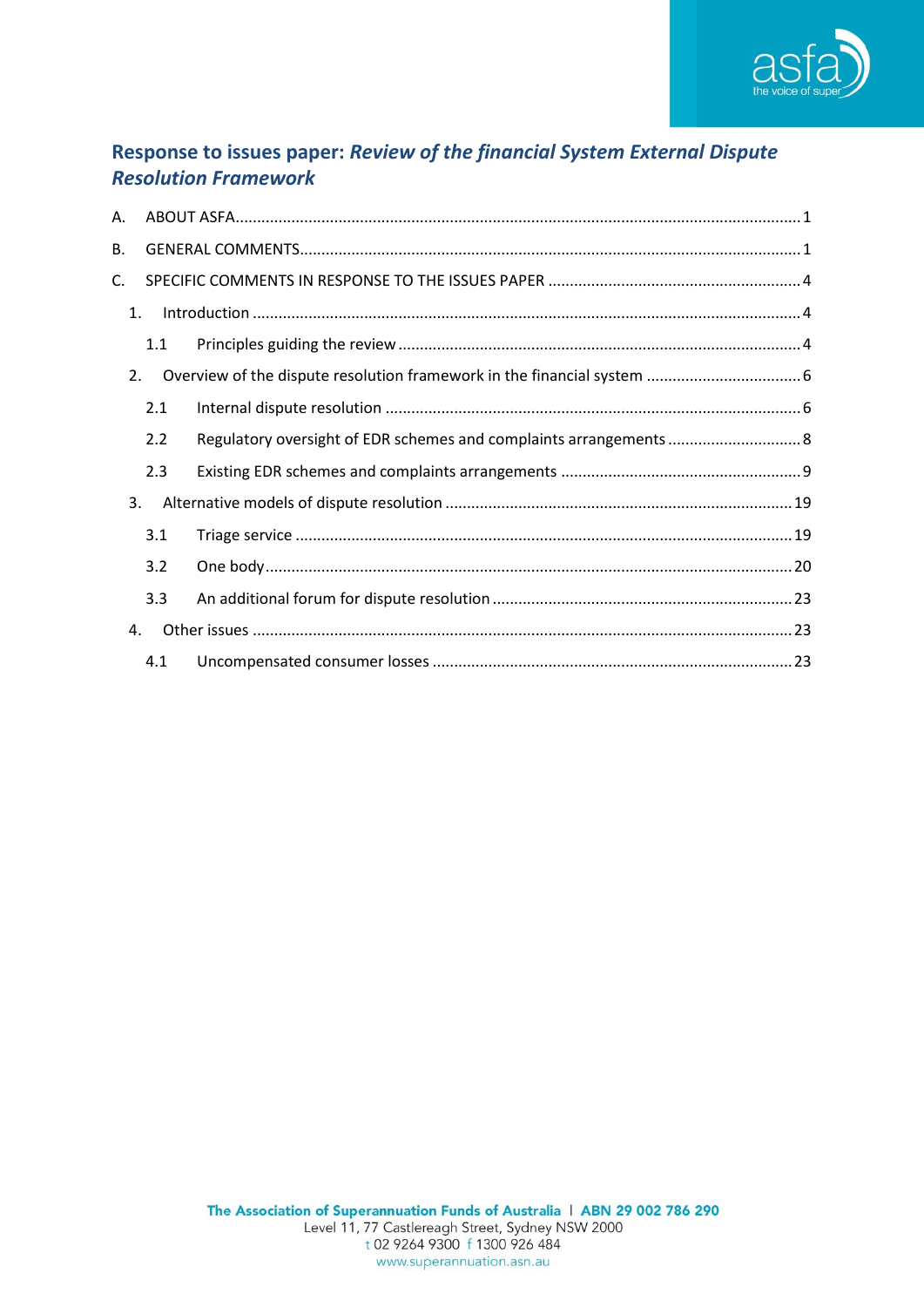## <span id="page-3-0"></span>**A. ABOUT ASFA**

**.** 

ASFA is a non-profit, non-political national organisation whose mission is to continuously improve the superannuation system so people can live in retirement with increasing prosperity. We focus on the issues that affect the entire superannuation system. Our membership, which includes corporate, public sector, industry and retail superannuation funds, plus self-managed superannuation funds and small APRA funds through its service provider membership, represent over 90 per cent of the 14 million Australians with superannuation.

## <span id="page-3-1"></span>**B. GENERAL COMMENTS**

This submission is primarily focussed on the experience of members, beneficiaries and trustees of APRA-regulated superannuation funds. During ASFA's consultations as part of this Review, our members have reported little or no involvement with the Credit and Investments Ombudsman (CIO). While many APRA-regulated superannuation funds are now also members of the Financial Ombudsman Service (FOS), the Superannuation Complaints Tribunal (SCT) is their primary scheme for external dispute resolution (EDR) and interactions with the FOS are typically focused on issues of advice.

ASFA notes the premise of this Review – "to consider whether changes to the current dispute resolution and complaints schemes in the financial sector are necessary to deliver effective outcomes for users in a rapidly changing and dynamic financial system"<sup>1</sup>. Given the growing value of the financial services industry and the fast pace of development, we agree that this is an important matter which should be considered from time to time.

At the outset, it must be noted that there are a number of fundamental differences between the SCT, on one hand, and the FOS and the CIO on the other. The most significant of these differences can be summarised as follows:

|                                    | <b>Superannuation Complaints Tribunal</b>                                                                                                                                                                                                                            | <b>Financial Ombudsman Service</b><br><b>Credit and Investments Ombudsman</b>                                                                                                                                                                  |
|------------------------------------|----------------------------------------------------------------------------------------------------------------------------------------------------------------------------------------------------------------------------------------------------------------------|------------------------------------------------------------------------------------------------------------------------------------------------------------------------------------------------------------------------------------------------|
| <b>Structure and</b><br>membership | Statutory tribunal, with all<br>$\bullet$<br>APRA-regulated funds automatically<br>subject to its jurisdiction                                                                                                                                                       | Industry-based schemes, approved<br>$\bullet$<br>by ASIC to provide EDR services for<br>financial services providers which<br>apply for and are granted<br>membership<br>Relationships are contractual,<br>٠<br>governed by terms of reference |
| Powers and<br>jurisdiction         | 'Stands in the shoes' of the trustee<br>$\bullet$<br>Can exercise all powers and discretions<br>$\bullet$<br>available to trustee under its deed,<br>superannuation and other relevant<br>legislation, and trust law<br>No monetary limits on access or redress<br>٠ | Terms of reference stipulate<br>$\bullet$<br>monetary limits on access to the<br>schemes and the potential redress<br>that can be awarded                                                                                                      |
| Enforceability                     | Statutory mechanisms exist to ensure<br>$\bullet$<br>enforceability of determinations                                                                                                                                                                                | Limits to the enforceability of<br>$\bullet$<br>determinations                                                                                                                                                                                 |
| <b>Appeals</b>                     | Direct right of appeal to the Federal<br>$\bullet$<br>Court on a question of law                                                                                                                                                                                     | No direct right of appeal to the<br>$\bullet$<br>court system                                                                                                                                                                                  |
| <b>Funding</b>                     | Via an allocation from the supervisory<br>٠<br>levy paid by APRA-regulated funds                                                                                                                                                                                     | Via membership and user-pays fees<br>٠<br>collected from members                                                                                                                                                                               |

<sup>&</sup>lt;sup>1</sup> Department of the Treasury - Issues Paper: *Review of the financial system external dispute resolution framework*, 9 September 2016, page 1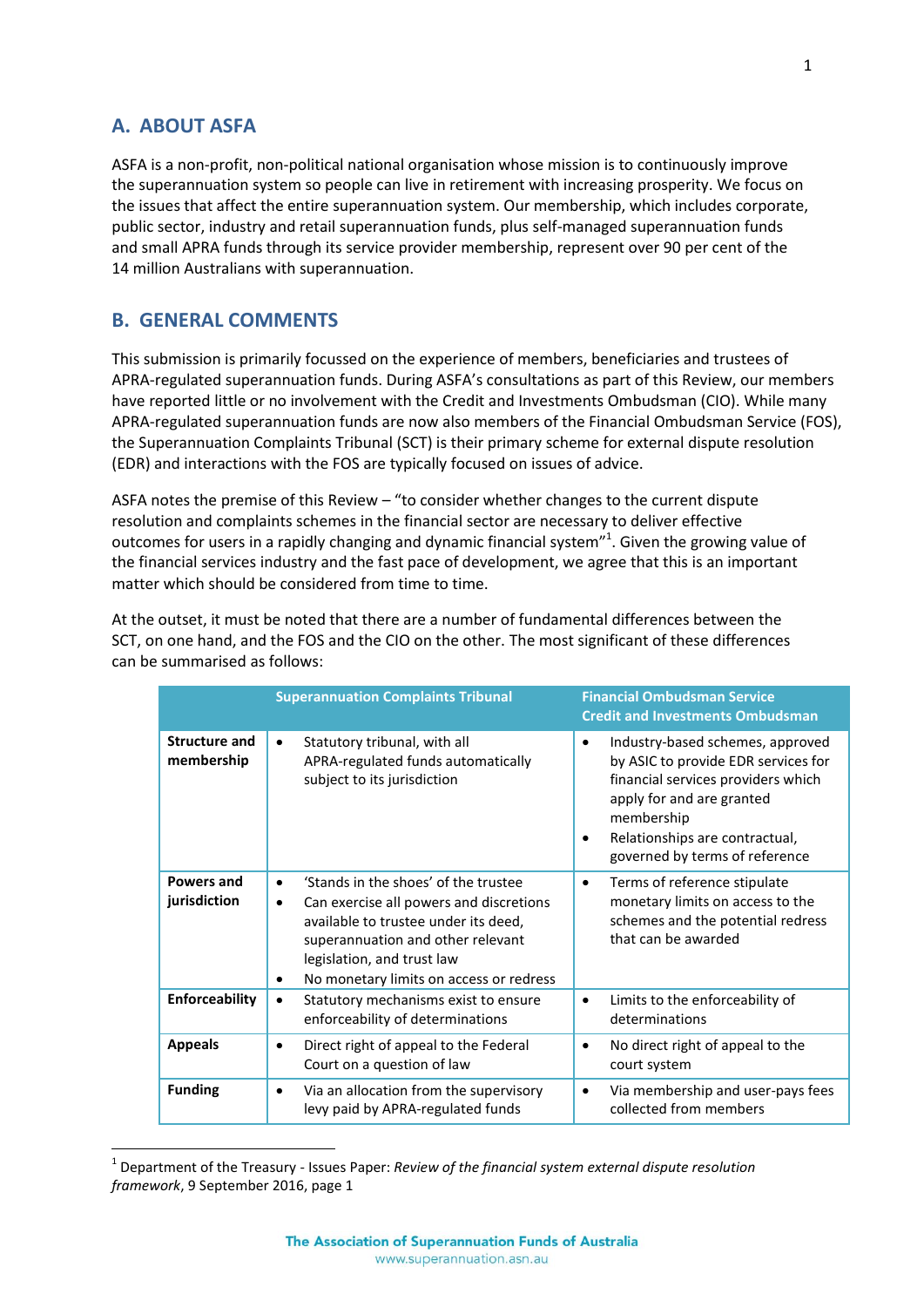These differences make consideration of the respective merits and disadvantages of the schemes and any potential for integration – a challenging exercise. From discussions with our members and other industry stakeholders, it appears that each model is generally well-regarded by its users.

In ASFA's view, the primary consideration in any assessment of the financial services dispute resolution framework must be ensuring optimal outcomes for consumers. At a minimum, we consider that this necessarily involves providing access to an EDR mechanism which:

- is cost-effective and timely
- ensures that decisions are made by persons who are have a sufficient level of understanding and expertise in dealing with complaints of that nature
- involves no monetary limit on access to EDR and/or potential redress or any limit is appropriate given the nature of the product/service and its typical consumers
- provides for enforcement of those decisions, where necessary, against the provider
- allows at least a limited avenue for review or appeal where the consumer is dissatisfied with the outcome.

Depending on the nature of the particular financial product or service involved, other features may also need to be added to this list of minimum requirements. That is, there should be recognition that a 'one size fits all' approach will not always deliver optimal or appropriate outcomes – and some types of financial products have particular characteristics which warrant a higher level of consumer protection.

In this respect, we note that superannuation is clearly a unique product - the overwhelming proportion of Australians who hold an interest in superannuation do so because of the compulsory superannuation guarantee (SG) regime. Superannuation is also subject to a far heavier level of regulation than all other types of financial products and services, including constraints on when and how it can be accessed. As a result, superannuation warrants the most stringent consumer protections and should not, in ASFA's view, necessarily be subjected to 'generic' EDR arrangements.

We note that the matter of appropriate EDR arrangements for superannuation was considered by the Senate Select Committee on Superannuation at the time of development of the current regulatory regime comprising the *Superannuation Industry (Supervision) Act 1993* and associated regulations (SIS regime), and just prior to the commencement of the SG regime.

The Committee found that several considerations "dictated that the establishment of an external review mechanism… was highly desirable". These included:

- superannuation was already compulsory for many and it was government policy that all employees should be covered, therefore the government "had a duty to ensure that member's rights were protected"
- it was "highly desirable that justice should not only be done, but should also be seen to be done"
- the cost of litigation was so high that it offered no real rights to members
- while members have the ability to 'vote with one's feet' (and move to another fund if dissatisfied), this "offered no comfort" to dependants of deceased employees or to members who might suffer heavy losses on withdrawal from a fund.<sup>2</sup>

These considerations are no less relevant today.

<sup>2</sup> First Report of the Senate Select Committee on Superannuation – *Safeguarding Super – the regulation of superannuation*, June 1992, pages 136-137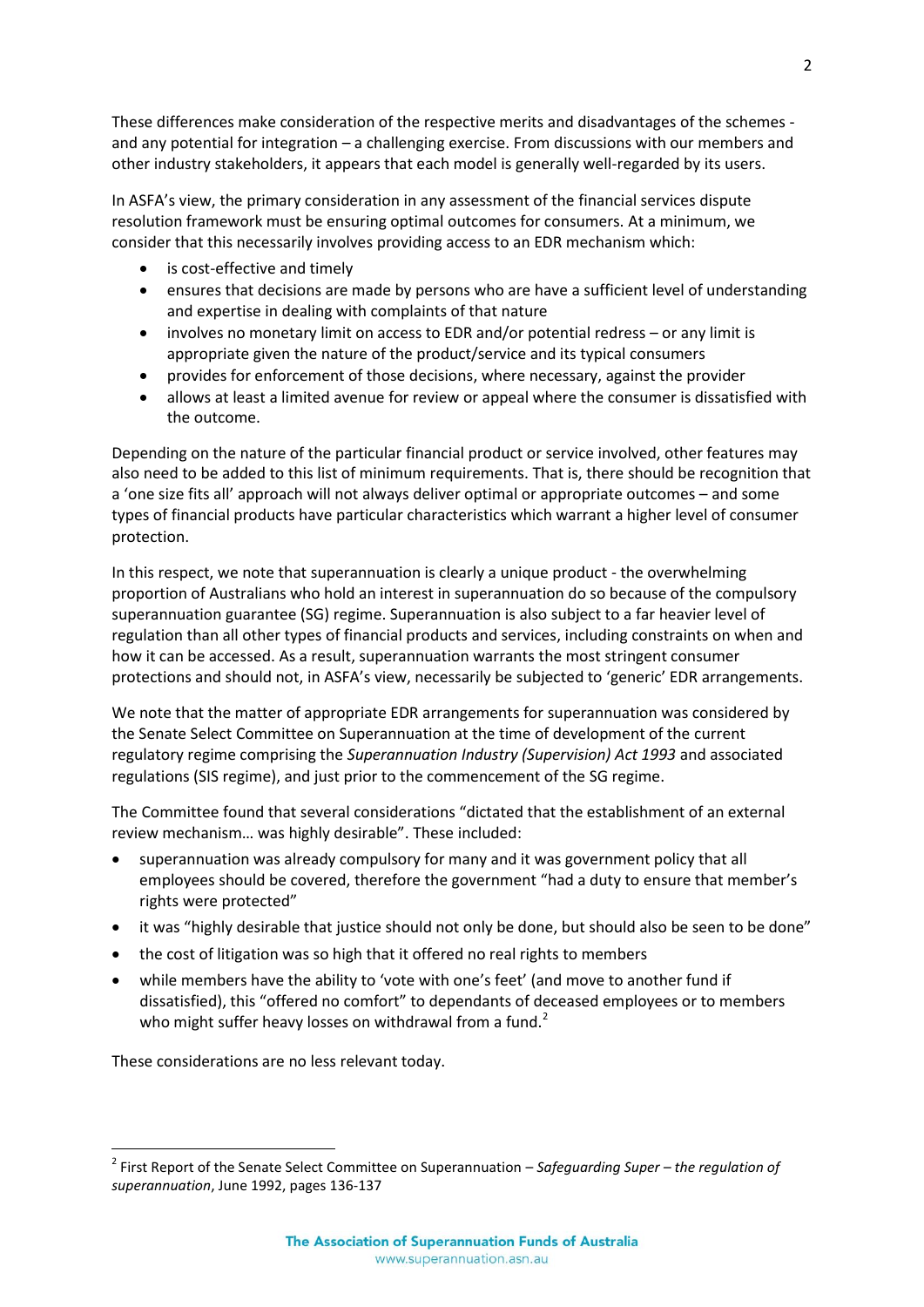The Committee considered various models for EDR for superannuation, including an ombudsman scheme, an industry scheme with a code of practice and arbitration approach, a panel selected by the minister (independent of government, providers and the regulator) teamed with an advisory service for members, commercial arbitration, and a statute based review panel.

The Committee concluded that "a specialist body is more likely to develop the expertise necessary to build up the required degree of public confidence"<sup>3</sup>. While the review body recommended by the Committee is not identical on all points to the SCT as it was legislated, significantly a statutory model was recommended and ultimately adopted.

ASFA believes there are a number of aspects of the current SCT model which are so beneficial, in terms of the protections and rights provided to consumers and fund trustees, that they must be retained going forward. These include:

- the statutory tribunal structure, which provides clear independence from industry and from government and promotes consumer confidence
- the absence of any monetary limit on access to the SCT or the redress that can be awarded by the Tribunal which is critical, given the compulsory nature of superannuation
- the enforceability of determinations, which avoids issues of non-payment of determinations as is experienced with the FOS and, to a lesser extent, the CIO
- the ability to appeal directly from a determination of the SCT to the Federal Court on a question of law
- its specialist knowledge and expertise, which is vital given the often complex nature of complaints.

These matters are discussed in our responses to the specific questions raised by the Issues Paper.

ASFA considers that the SCT model has served superannuants and providers well for two decades.

We acknowledge that there are some significant current and entrenched issues with the SCT's operations - in particular, the delays often faced by consumers seeking to have their complaints resolved by the Tribunal are unacceptable.

In ASFA's view, these issues are capable of resolution within the current SCT structure, and our submission makes a number of recommendations on how they might be addressed. Primarily, this would involve providing the SCT with sufficient funding and resources that it is able to effectively perform its role not only in the short and medium term, but well into the future, as the increasing number of superannuants approaching retirement leads to greater engagement with their superannuation and thus greater scope for complaints to arise.

We look forward to continued engagement with the Review Panel as it considers industry's responses to the Issues Paper and develops its interim report.

 $3$  Ibid, page 140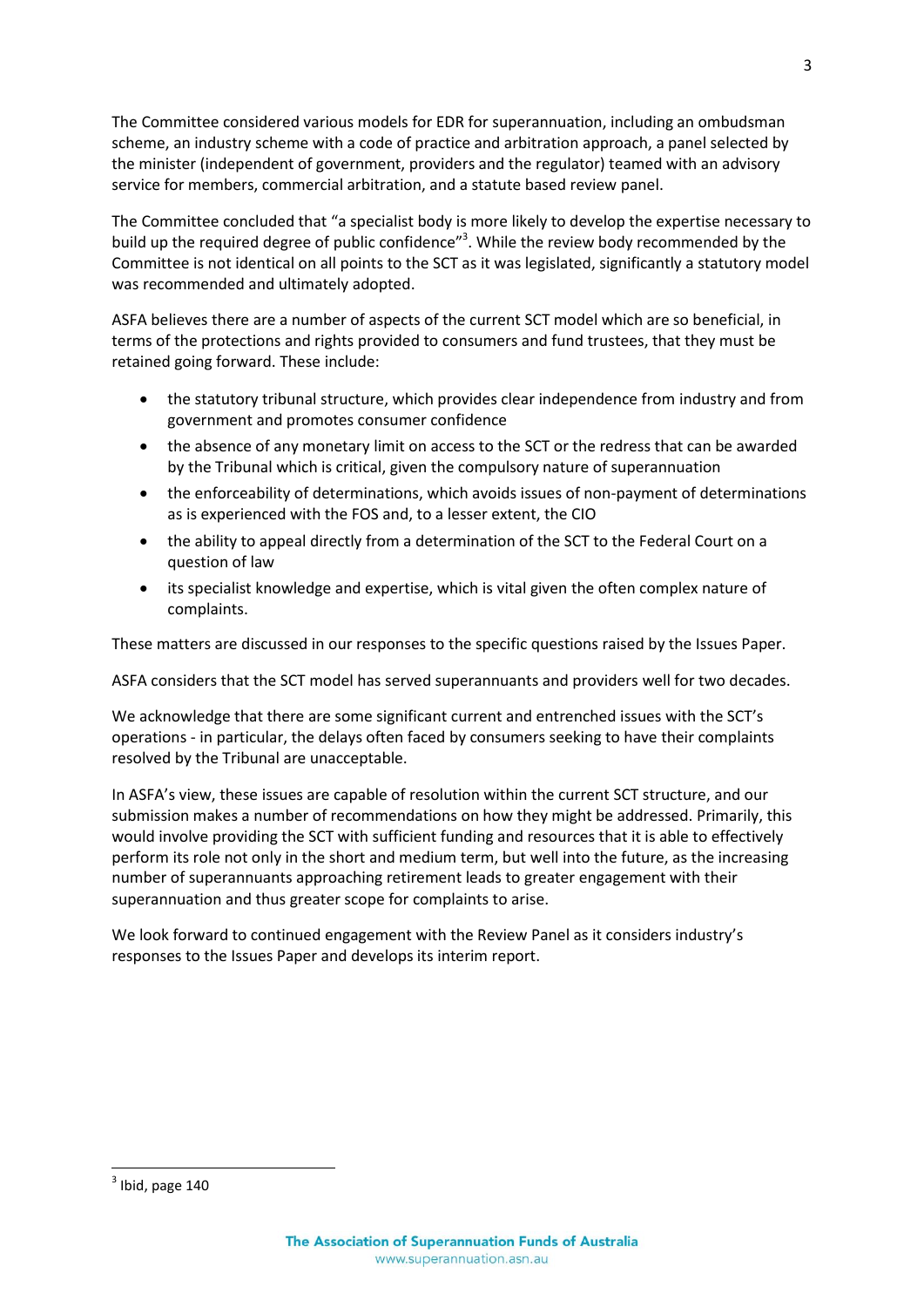## <span id="page-6-0"></span>**C. SPECIFIC COMMENTS IN RESPONSE TO THE ISSUES PAPER**

## <span id="page-6-1"></span>**1. Introduction**

 $\overline{a}$ 

#### <span id="page-6-2"></span>**1.1 Principles guiding the review**

#### Q1. Are there other categories of users that should be considered as part of the review?

The identification in the issues paper of primary users (consumers and financial services providers) and third parties (beneficiaries under insurance policies and potential beneficiaries of death benefits) appears, in ASFA's view, to be appropriate.

Q2. Do you agree with the way in which the panel has defined the principles outlined in the terms of reference for the review? Are there other principles that should be considered in the design of an EDR and complaints framework?

ASFA broadly agrees with the guiding principles for the Review, as articulated in the Issues Paper. Efficiency, equity, complexity, transparency, accountability, comparability of outcomes and regulatory costs are all important and appropriate considerations in the design of an EDR and complaints framework.

However, we note that it would also be relevant – and important – for the Review to consider the benchmarks, and underlying principles, set out in the *Benchmarks for Industry-based Customer Dispute Resolution<sup>4</sup>* (Benchmarks for CDR), which were most recently updated by the Government in 2015. While there is some overlap between the principles set out in the Issues Paper and those in the Benchmarks for CDR, it is not clear that all aspects of the latter are reflected. In particular, ASFA is of the view that the principle of 'independence', as described in the Benchmarks for CDR, is absolutely critical for this Review.

Q3. Are there findings or recommendations of other inquiries that should be taken into account in this review?

As noted in the Issues Paper, matters raised during the 2011-12 consultation chaired by Richard St John: *Review of Compensation Arrangements for Consumers of Financial Services* (St John Review), and the 2013-14 *Financial System Inquiry*, will be of relevance for consultation questions 47-50 regarding a proposed compensation scheme of last resort.

Other reviews/inquiries that ASFA considers relevant to the Panel's Review are:

 the 2001 report by the Productivity Commission: *Review of the Superannuation Industry*  (Supervision) Act 1993 and Certain Other Superannuation Legislation<sup>5</sup> and - importantly - the Government's final response in June 2003, which rejected the Commission's recommendation that the SCT be replaced with an industry based EDR scheme<sup>6</sup>

<sup>&</sup>lt;sup>4</sup>Department of the Treasury - <u>[Benchmarks for Industry-based Customer Dispute Resolution, February 2015](http://www.treasury.gov.au/PublicationsAndMedia/Publications/2015/key-pract-ind-cust-dis-reso)</u> 5 Productivity Commission – Inquiry Report No. 18 Review of the *[Superannuation Industry \(Supervision\) Act](http://www.pc.gov.au/inquiries/completed/super/report/super.pdf)  1993* [and Certain Other Superannuation Legislation, 10 December 2001](http://www.pc.gov.au/inquiries/completed/super/report/super.pdf)

<sup>&</sup>lt;sup>6</sup> [Minister for Revenue and Assistant Treasurer -](http://ministers.treasury.gov.au/DisplayDocs.aspx?doc=pressreleases/2003/059.htm&pageID=003&min=hlc&Year=2003&DocType=0) Media Release C059/03 - Government responds to [Productivity Commission Report on superannuation legislation, 20 June 2003](http://ministers.treasury.gov.au/DisplayDocs.aspx?doc=pressreleases/2003/059.htm&pageID=003&min=hlc&Year=2003&DocType=0)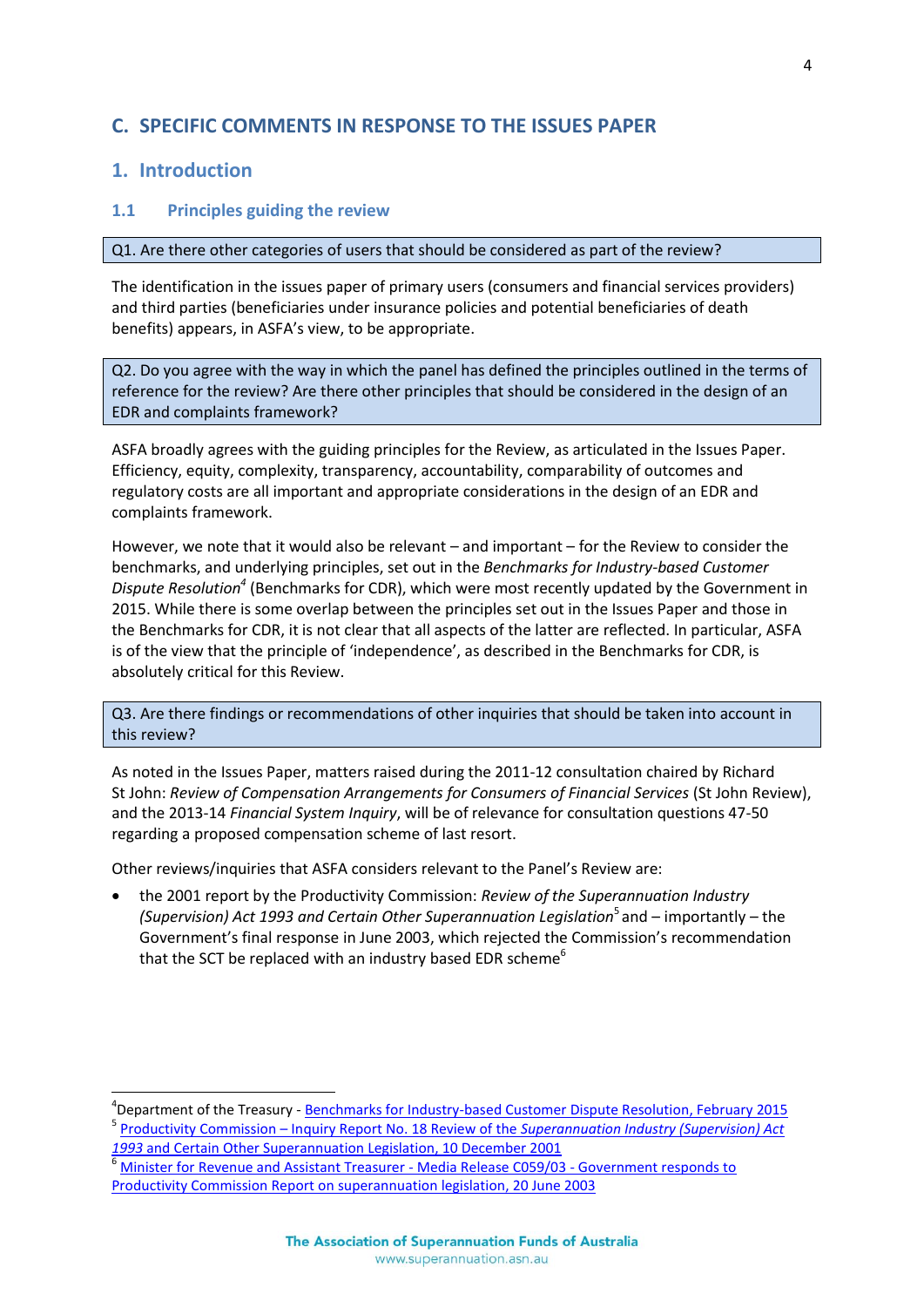- the 2013-14 National Commission of Audit<sup>7</sup> (NCOA), which considered in detail the matter of rationalising the number of government agencies, committees and boards. The NCOA recommended the abolition and/or merger of a number of these bodies, and while this has occurred in some instances, in other cases no abolition/merger has transpired. It is noteworthy that the final report of the NCOA did not make any recommendation – or even contain any discussion – in relation to integration of the SCT
- the 2015 consultation *Proposed industry funding model for the Australian Securities and Investments Commission<sup>8</sup>* , for industry's input regarding funding of the SCT.

Q4. In determining whether a scheme effectively meets the needs of users, how should the outcomes be defined and measured?

The question of how 'effectively' schemes meet users' needs is multi-faceted, and it must be acknowledged that is not possible to guarantee the *outcome*, only the *process*.

It will be necessary to assess outcomes against the principles outlined at paragraph 11 of the Issues Paper (efficiency, equity, complexity, transparency, accountability, comparability of outcomes and regulatory cost) and against the additional principles set out in the Benchmarks for CDR (accessibility, independence, fairness and effectiveness).

In considering how to define and measure outcomes for the EDR and complaints schemes, the Review should also have reference to the *Key Practices for Industry-based Customer Dispute Resolution<sup>9</sup>* , released by the Government in February 2015.

In addition, each EDR scheme should have clear and transparent service standards and charters and should conduct annual self-assessment against those standards, with the results made publicly available. Each scheme currently provides information about what users can expect when dealing with the scheme. However, this varies greatly in terms of specificity, often incorporates qualitative criteria that are not capable of quantitative measurement (for example, that complainants will receive "courteous, polite attention") and may be fragmented between different factsheets, brochures and website material.

In ASFA's view, each scheme should have a clear, self-contained and publicly available service standard document to which it can be held accountable. It is important that this specifically addresses expected response times and other key service metrics.

There should also be mandatory periodic independent review for all schemes with the results made publicly available, as occurs currently for the FOS and the CIO.

The SCT – and/or its enabling legislation - has been considered as part of two formal, publicly reported reviews:

- a 1996 review of its first 12 months of operation, undertaken by the Senate Select Committee on Superannuation $10$
- a 2001 review by the Productivity Commission $^{11}$ .

 $\overline{a}$ 

<sup>7</sup> National Commission of Audit - [Towards Responsible Government, February 2014](http://ncoa.gov.au/report/index.html) <sup>8</sup> Department of the Treasury - Proposed industry funding model for the Australian Securities and Investments [Commission, August 2015](http://www.treasury.gov.au/ConsultationsandReviews/Consultations/2015/Proposed-industry-funding-model-for-ASIC)

<sup>9</sup> Department of the Treasury - [Key Practices for Industry-based Customer Dispute Resolution, February 2015](file://192.168.20.2/Group/POLICY/Ramsay%20EDR%20Review/Key%20Practices%20for%20Industry-based%20Customer%20Dispute%20Resolution,%20February%202015)  $10$  Senate Select Committee on Superannuation -  $18th$  report of the Senate Select Committee on

Superannuation - [Review of the Superannuation Complaints Tribunal,](http://www.aph.gov.au/Parliamentary_Business/Committees/Senate/Significant_Reports/superctte/suprep18/~/media/wopapub/senate/committee/history/super_ctte/suprep18/report.ashx) April 1996

 $\frac{11}{11}$  [Productivity Commission](http://www.pc.gov.au/inquiries/completed/super/report/super.pdf) – Inquiry Report No. 18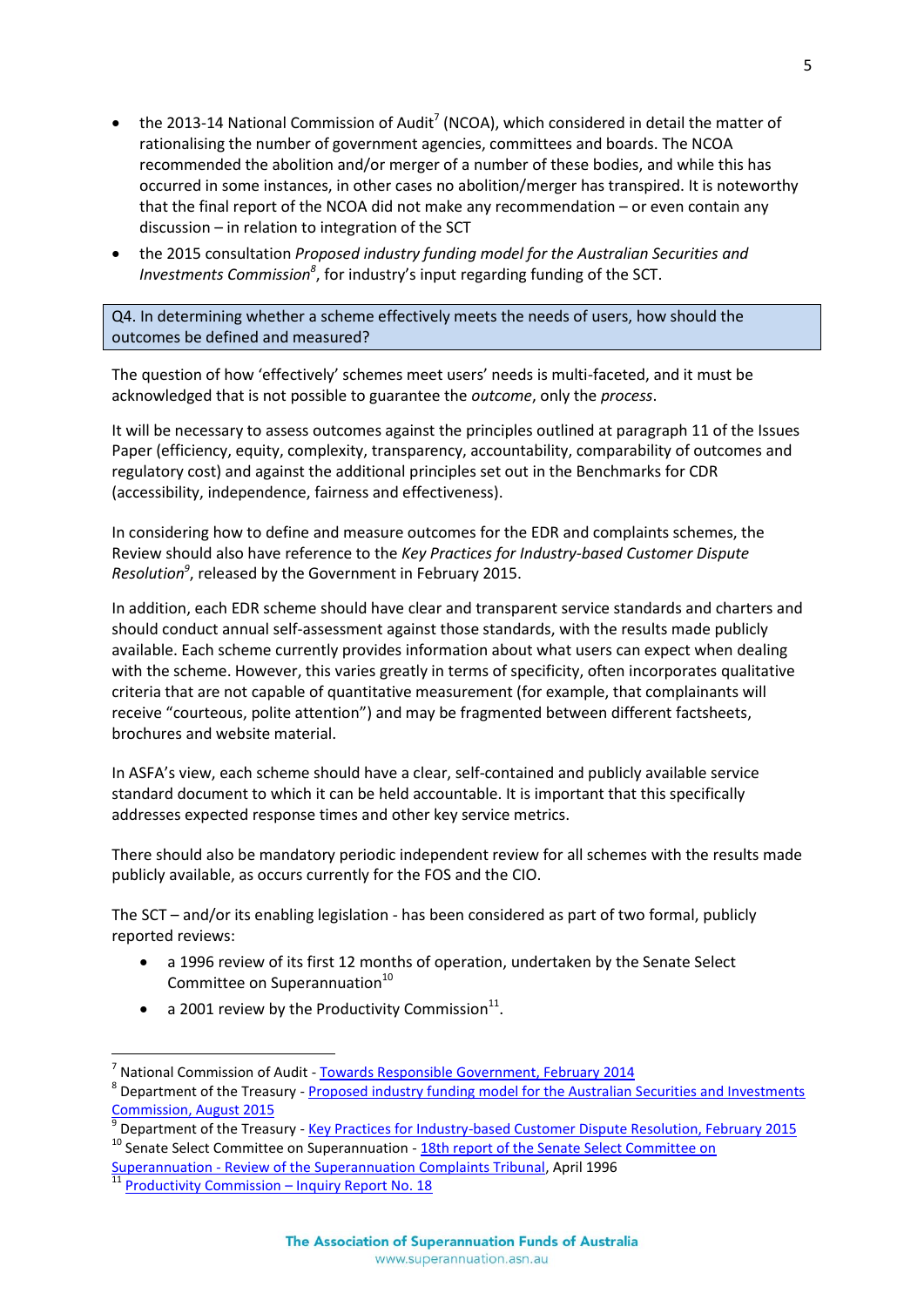These were point in time reviews with a specific focus. Such reviews do not replace the need for a regular assessment focussed on performance and efficiency. To the extent that any such assessment has been conducted, ASFA is not aware of the results having been made public.

ASFA considers that the periodic, independent reviews of the FOS and the CIO required under ASIC's Regulatory Guide RG 139 *Approval and oversight of external complaints resolution schemes* are a beneficial form of oversight which should be applied to the SCT. It is, in ASFA's view, important that the outcomes of any such review are formally considered by government, and that any funding/resourcing issues raised by the review are specifically addressed as part of the annual funding allocation.

## <span id="page-8-0"></span>**2. Overview of the dispute resolution framework in the financial system**

### <span id="page-8-1"></span>**2.1 Internal dispute resolution**

Q5. Is it easy for consumers to find out about IDR processes when they have a complaint? How could this be improved?

ASFA agrees that in assessing the effectiveness of internal dispute resolution (IDR) frameworks, the consumer experience is of paramount importance.

While the regulatory framework for financial products and services is clearly framed with the intent that it should be easy for consumers to find out about IDR processes, ASFA acknowledges that consumers are the ultimate arbitrator of its effectiveness.

While issues related to language and literacy will always present a challenge (see our response to Q6 below) a range of regulatory provisions require disclosure of IDR processes for financial products and services.

Subsection 101(1) of the SIS Act requires trustees of APRA-regulated superannuation funds to have in force at all times arrangements under which an eligible person "has the right to make an inquiry or a complaint of the kind specified … in relation to that person".

While section 101 does not contain an explicit stated requirement that trustees notify members about the IDR arrangements, such a requirement is in ASFA's view clearly implied, as arrangements which were not brought to the attention of eligible persons would not satisfy the terms of subsection 101(1). Further, section 101 is supplemented by provisions in the *Corporations Regulations 2001* which require trustees to include in the annual fund information "a named individual or person holding designated office/position available to receive/deal with member inquiries & complaints"<sup>12</sup>.

Providers who are holders of an AFSL are also required, as a condition of their licence, to have IDR procedures that meet the standards or requirements made or approved by ASIC<sup>13</sup>. These are set out in Regulatory Guide RG 165: *Licensing: Internal and external dispute resolution* (RG 165), which incorporates requirements from the Australian Standard *AS ISO 10002-2006 Customer satisfaction – Guidelines for complaints handling in organizations*. RG 165 includes requirements about communicating with complainants at all stages of the complaints handling process.

 $12$  Corporations Regulations 2001, sub-regulation 7.9.36(a) definition of 'contact details of the fund', read with regulation 7.9.01 definitions of 'contact details' and 'contact person'

 $13$  Corporations Act 2001, subsections 912A(1)(g), (2)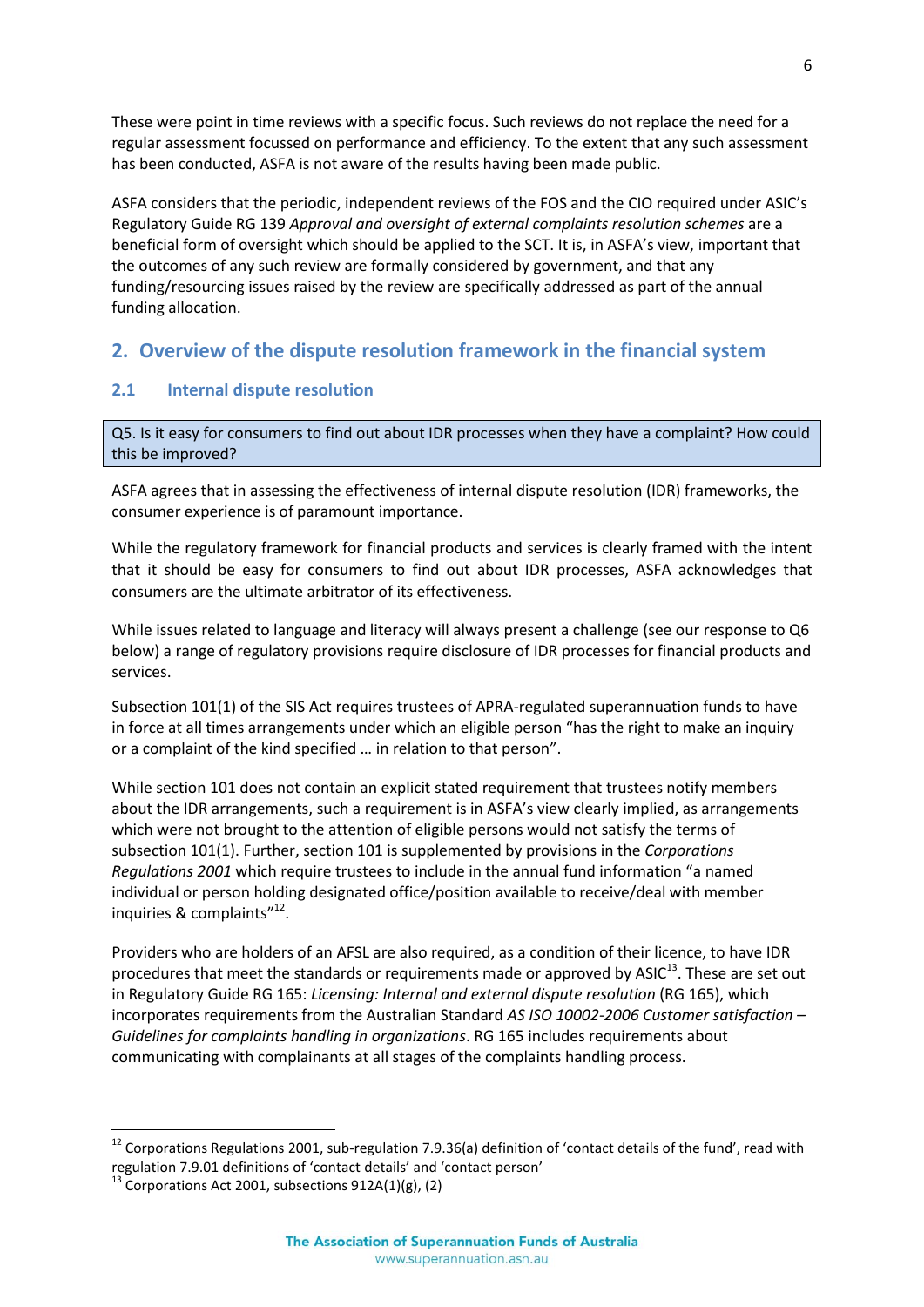The level of information regarding IDR processes that is made available to consumers on providers' websites does vary greatly, and is not always prominently featured. This is an area that could, in ASFA's view, be improved.

#### Q6.What are the barriers to lodging a compliant? How could these be reduced?

ASFA members perceive few barriers to the lodging of a complaint, with complainants able to utilise a variety of channels, including telephone, email and (traditional) mail. Those barriers that do exist typically relate to language, literacy and financial literacy.

Each of the EDR schemes and complaints bodies makes obvious attempts to provide information for consumers in a 'plain English' style, avoiding technical and legal terminology, using examples and case studies and even, in some cases, sample complaint letters. However, the EDR schemes providing varying levels of support for consumers who need information in a language other than English:

- the FOS website has a prominently displayed 'special assistance' section, with links for accessibility help and the interpreter and national relay service, as well as translations of website material in several languages.
- the CIO website features a prominent, scrolling banner style display of material available in other languages.
- no translated material is provided on the SCT website. This is, in ASFA's view, a significant omission which could, with sufficient resourcing, be readily addressed. Accessibility features are beneficial to consumers and should, in ASFA's view, be standard on all EDR scheme and complaints body websites. We note that the SCT's service charter does indicate that complainants can be provided with access to an interpreter service $^{14}$ .

One other barrier that is commonly mentioned relates to a lack of clarity about how to complain. However, given the extent of information that financial services providers are required to provide to consumers regarding their ability to complain (refer our response to Q7-9 below), ASFA is of the view this is a *perceived* barrier rather than one that is actually borne out in practice.

Another issue that is reducing, but anecdotally is still a concern for some consumers, is a lack of access to computer and copying facilities to facilitate preparation and lodgement of complaint documents.

Q7. How effective is IDR in resolving consumer disputes? For example, are there issues around time limits, information provision or other barriers for consumers?

Q8. What are the relative strengths and weaknesses of the schemes' relationships with IDR processes?

Q9. How easy is it for consumers to escalate a complaint from IDR to EDR schemes and complaints arrangements? How common is it for disputes to move between IDR and EDR, or between EDR schemes?

ASFA members indicate that IDR is extremely effective in resolving consumer disputes. For example:

- one large APRA-regulated fund reported that fewer than 10 per cent of complaints made during the 2015-16 financial year proceeded to EDR
- another large fund advised that it has not had a single complaint proceed to a final determination at the FOS

<sup>14</sup> [Superannuation Complaints Tribunal -](http://www.sct.gov.au/pages/about-us/service-charter?zoom_highlight=charter) Service Charter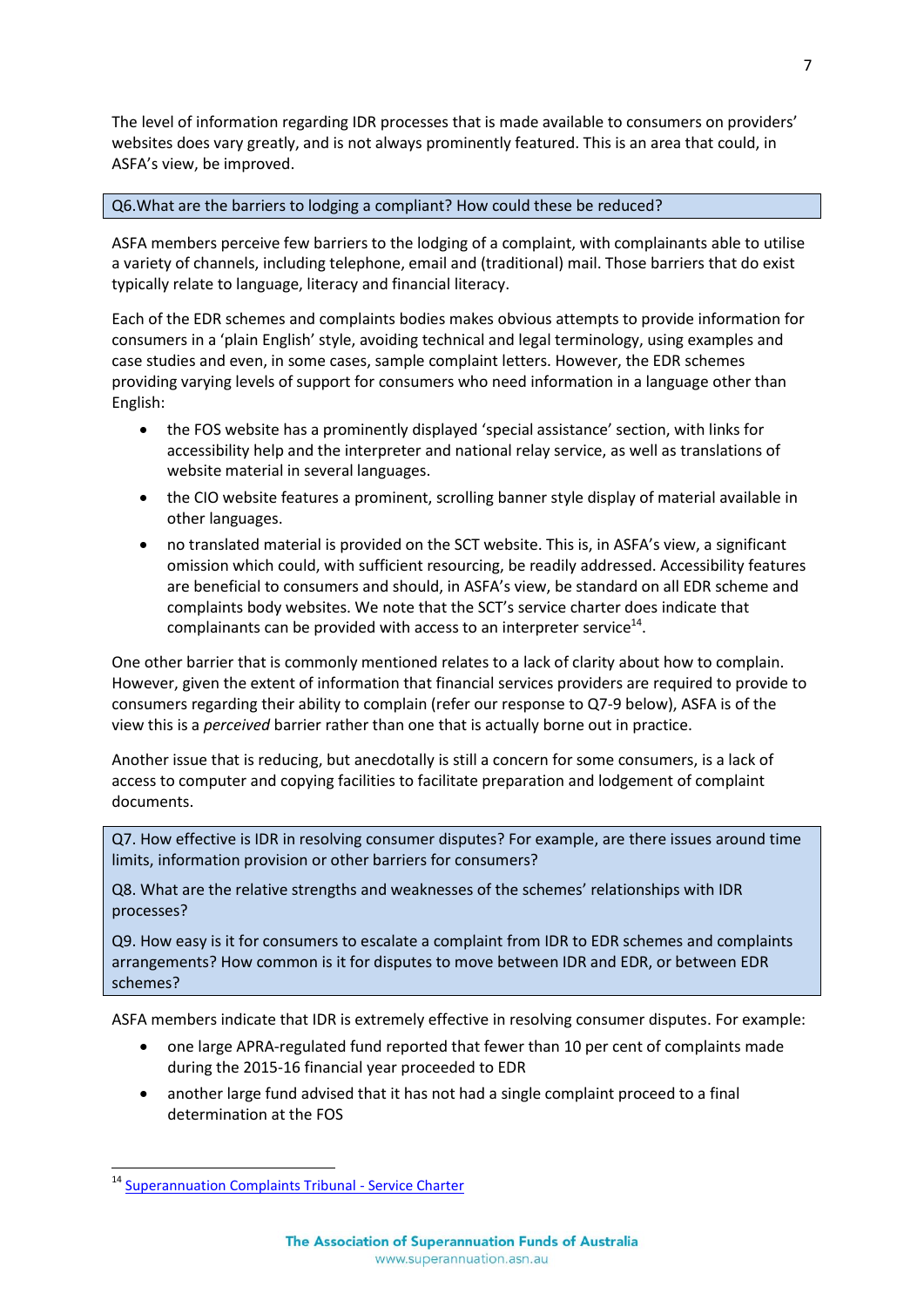one advice business reported that only two disputes were submitted to the FOS in the last three years.

ASFA is not aware of any particular concerns regarding time limits, information provisions or other barriers.

We note that financial services entities are required to provide consumers with detailed information about their ability to access EDR, at multiple points in time and through multiple channels. For superannuation, for example, this includes via the Product Disclosure Statement (PDS) received before or shortly after acquiring an interest in the fund, periodic statements, and at the point a decision has been made in relation to a complaint in accordance with the trustee's IDR mechanism. Further, complainants have the ability to access written reasons for the decision made by the provider under its IDR mechanism<sup>15</sup>, which they can use to inform any decision regarding proceeding to EDR.

We understand that the EDR schemes still receive a volume of complaints that have not first been considered through the IDR process. While this undeniably creates some additional workload for the schemes, ASFA members have not indicated any concern regarding how promptly these complaints are referred back for IDR.

Additionally, we understand that each year the EDR schemes receive a relatively small number of complaints/disputes which would more properly fall within the jurisdiction of another scheme. While processes exist for such complaints/disputes to be referred on, there is always scope for these to be streamlined to ensure that consumers do not experience any unnecessary delay. We note that this is an issue which might be effectively addressed through the proposed 'triage' interface (refer Q35-36).

#### <span id="page-10-0"></span>**2.2 Regulatory oversight of EDR schemes and complaints arrangements**

Q10. What is an appropriate level of regulatory oversight for the EDR and complaints arrangements framework?

Q12. Should there be consistent regulatory oversight of all three schemes with responsibility for dealing with financial services disputes (for example, should ASIC have responsibility for overseeing the SCT)?

Our submission raises a number of issues in relation to the need for additional funding for the SCT (and transparency over that funding), as well as potential enhancements to accountability including periodic reviews of the SCT's performance. Subject to those matters, ASFA considers that the current arrangements for regulatory oversight of the SCT are appropriate.

We note that ASIC already has administrative responsibility for the regulatory provisions relating to the SCT and to EDR for APRA-regulated funds – the *Superannuation (Resolution of Complaints) Act 1993* (S(ROC) Act) and section 101 of the SIS Act. In ASFA's view, it is not clear that additional ASIC oversight would result in any improvement in the SCT's performance, particularly given ASIC's existing responsibilities and limited resources.

ASFA considers that the current regulatory oversight of the industry based EDR schemes, the FOS and the CIO, are - with one significant exception - broadly appropriate. The lack of any effective mechanism to enforce the payment of determinations is, in ASFA's view, a major deficiency in the current structure.

<sup>&</sup>lt;sup>15</sup> [ASIC Regulatory Guide RG 165 Licensing: internal and external dispute resolution,](http://download.asic.gov.au/media/3285121/rg165-published-2-july-2015.pdf) guiding principle 4.5. Regulations 7.9.48B-D of the Corporations Regulations 2001 require superannuation providers to give written reasons for decisions in relation to complaints about death benefits, and to give written reasons for decisions in relation to complaints about other types of benefits on request.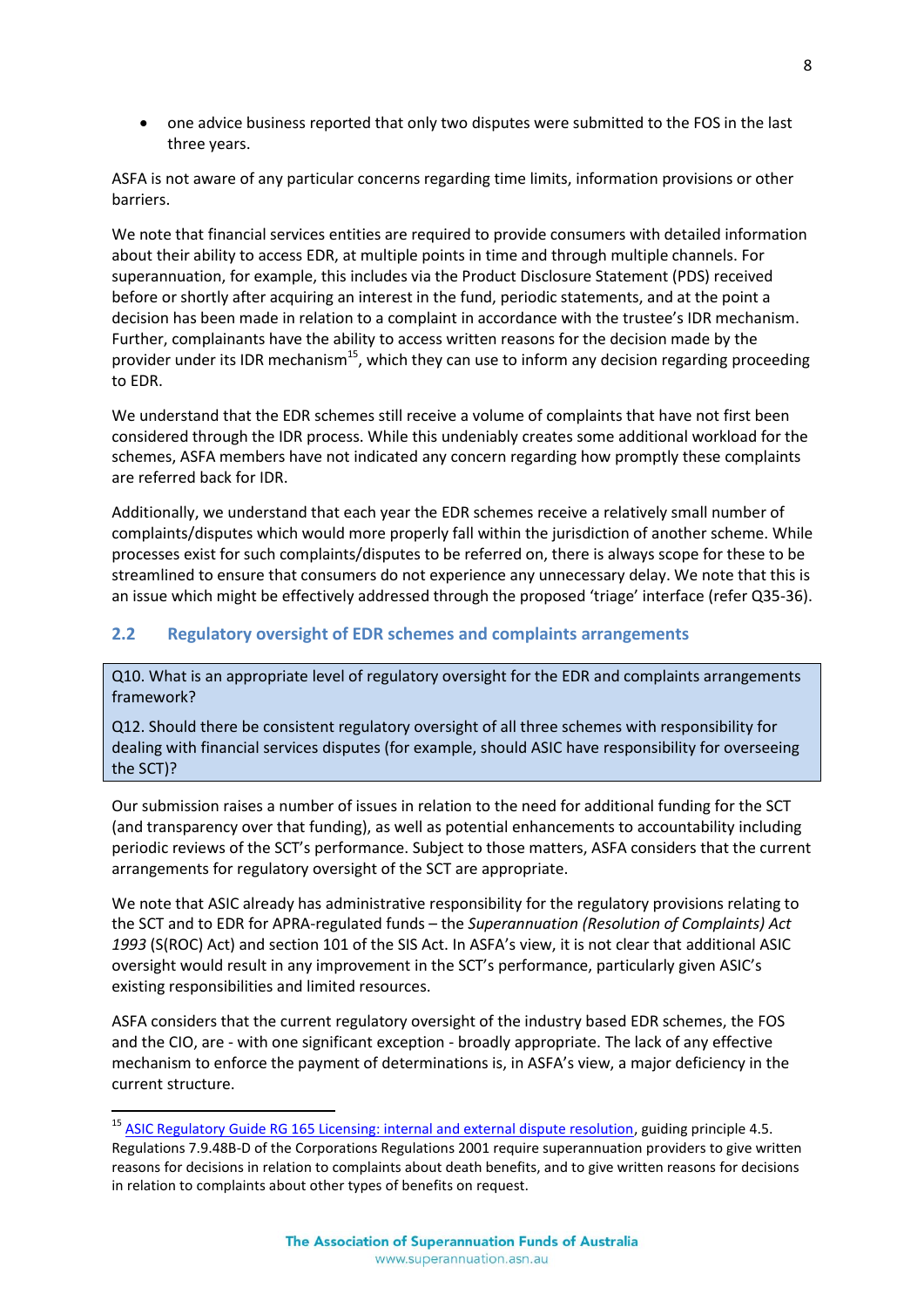Q13. In what ways do the existing schemes contribute to improvements in the overall legal and regulatory framework? How could their roles be enhanced?

All schemes publish their determinations in a de-identified form. While these are heavily fact-based and do not constitute binding precedent, they do provide a level of general guidance to providers on appropriate conduct.

Importantly, where a determination of the SCT is appealed to the Federal Court on a question of law, the Court's decision is publicly reported and may be relied upon as precedent, adding to the growing body of superannuation law. This is a particular strength of the current SCT structure which is not replicated in the FOS/CIO model.

The schemes also highlight what they see emerging as trends, potential systemic issues or misunderstanding of the law through channels such as:

- their annual reports
- newsletters and periodic bulletins
- holding (or attending) industry and consumer forums
- liaison with regulators and government
- in the case of the FOS and the CIO, making submissions to relevant inquiries.

However, the inevitable time lags inherent in issues becoming complaints, progressing through IDR and coming before the EDR scheme means that such reporting is generally not timely enough (even when conducted according to schedule) to allow providers to promptly address emerging issues. More frequent reporting to providers would be beneficial.

ASFA members have noted that the level of industry communication and engagement from the SCT has reduced in recent times – for example, a quarterly bulletin was last published for January-March 2015. ASFA considers it likely that this is a function of the SCT's current resourcing.

#### <span id="page-11-0"></span>**2.3 Existing EDR schemes and complaints arrangements**

Q14. What are the most positive features of the existing arrangements? What are the biggest problems with the existing arrangements?

There are a number of extremely positive aspects of the current SCT model which provide such value and protection to both consumers and trustees that must, in the view of ASFA and its members, be retained. These include:

- the statutory tribunal structure, which provides clear independence from industry and from government and promotes consumer confidence
- the absence of any monetary limit on access to the SCT or the redress that can be awarded by the Tribunal which is critical, given the compulsory nature of superannuation
- the enforceability of determinations, which avoids issues of non-payment of determinations as is experienced with the FOS and, to a lesser extent, the CIO
- the ability to appeal directly from a determination of the SCT to the Federal Court on a question of law, which is not available for disputes before the FOS or the CIO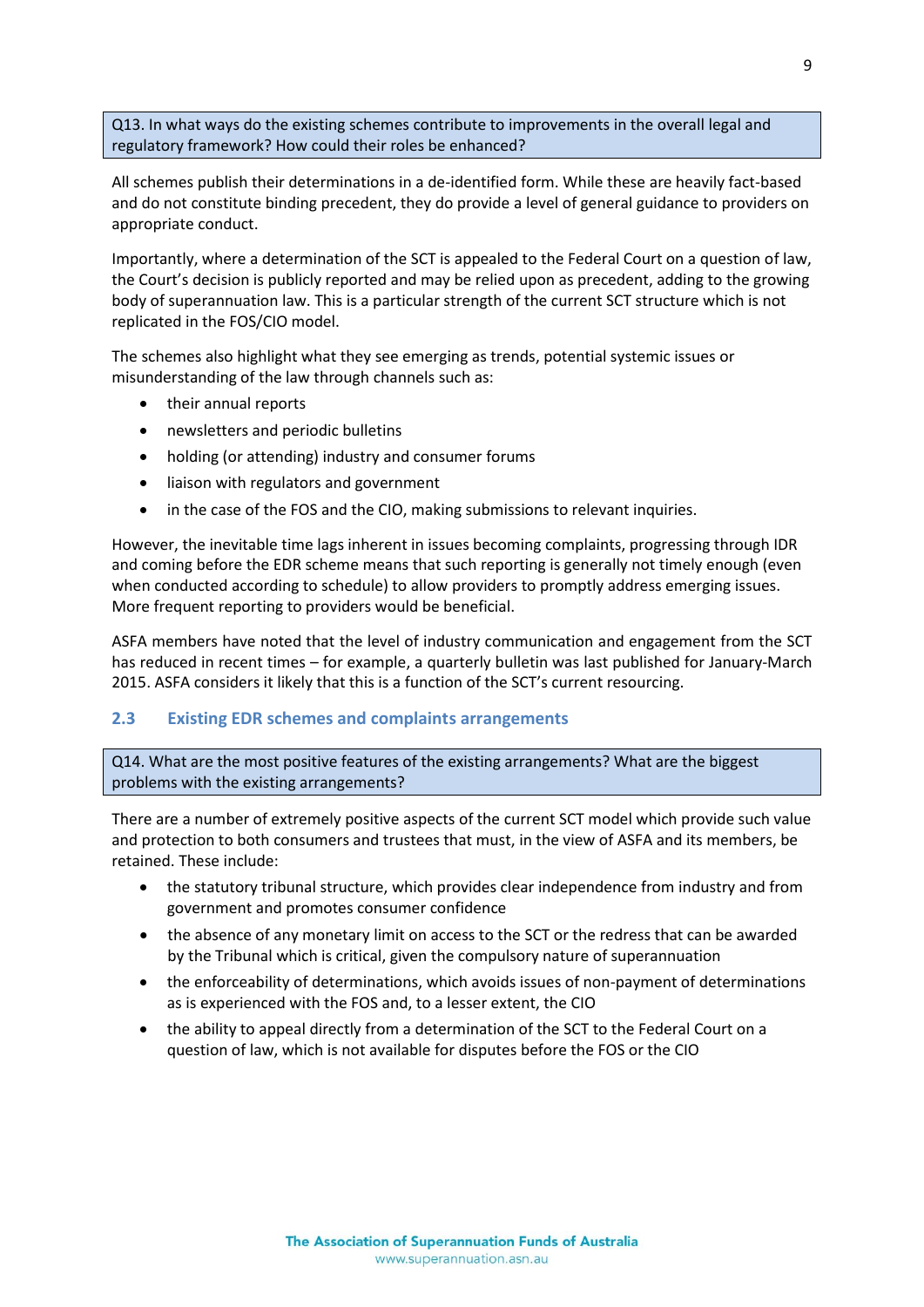its specialist knowledge and expertise, which is vital given the often complex nature of complaints, particularly those involving defined benefit arrangements, insurance through superannuation and death benefit distributions $^{16}$ .

There are, undeniably, a number of concerns that have been levelled at the SCT's operations. The most significant involves unacceptable delays in resolving complaints via determination and also, more recently, at the investigation and analysis stage. We note that the SCT's service charter does not contain any provisions regarding the timeframes within which a complaint should reach various milestones such as investigation, conciliation, and (where necessary) review. (See our response to Q4 regarding the need for quantitative, measurable service standards.)

ASFA members have indicated that it is common for a complaint escalated to the SCT to take at least 12 months – and frequently longer – to reach a determination. While the SCT's website acknowledges that "a complaint received at the Tribunal today will take at least 12 months to get to review"<sup>17</sup>, ASFA understands that, in practice, some complaints are taking significantly longer. The vast majority of complaints are, however, resolved more quickly, at the conciliation stage.

Worryingly, members have also reported more recent experience of delays at the preliminary stages – including increasing time taken for the SCT to confirm jurisdiction, assign a case officer, and investigate the complaint. One ASFA member has reported that in a recently lodged complaint involving a death benefit distribution, the SCT has indicated a likely wait-time of six to seven months for allocation of a case officer.

The delays currently experienced in the SCT model are, by any measure, unacceptable. However they are, in ASFA's understanding, substantially caused by inadequate funding and resourcing (historically and currently – refer Q25 for more discussion of our concerns about the SCT's funding and resourcing), as well as internal operating processes which are inefficient and heavily manual in nature. These are matters which could be readily addressed, given adequate resourcing on an ongoing basis.

Other criticisms levelled at the SCT model include a need for more transparency and accountability in relation to its operations. ASFA agrees that further transparency is required, particularly in relation to the SCT's funding, and that additional accountability measures such as a periodic, independent review of the SCT's performance and operations would be beneficial.

Major strengths of the FOS model include:

- the timeliness with which disputes are heard and resolved, particularly through use of the fast-track process. The 2015-16 Annual Review notes that the FOS closed 43 per cent of disputes within 30 days, 77 per cent within 60 days and 85 per cent within 90 days. The average time taken to close disputes was reportedly 62 days (compared with 95 days in 2014-15), and 99.6% of disputes lodged before 1 July 2015 have been closed<sup>18</sup>
- the level of information made available to both consumers and providers about the dispute resolution process.

 $\overline{a}$ 

<sup>&</sup>lt;sup>16</sup> Resolution of contested death benefit distributions frequently involves the unravelling of complex family relationships, including assessment of whether interdependency, financial dependency and/or a de facto relationship existed, appropriate distribution between multiple beneficiaries and issues regarding appropriate management of distributions for minor beneficiaries, and increasingly also involves questions as to the legal validity of beneficiary nominations.

<sup>&</sup>lt;sup>17</sup> [SCT Frequently Asked Questions: How long will it take before my complaint gets to review?](http://www.sct.gov.au/faqs/frequently-asked-questions)

<sup>&</sup>lt;sup>18</sup> [FOS Annual Review 2015-16,](http://fos.org.au/publications/flipbooks/annual-review/2015-2016/index.html#page=1) page 56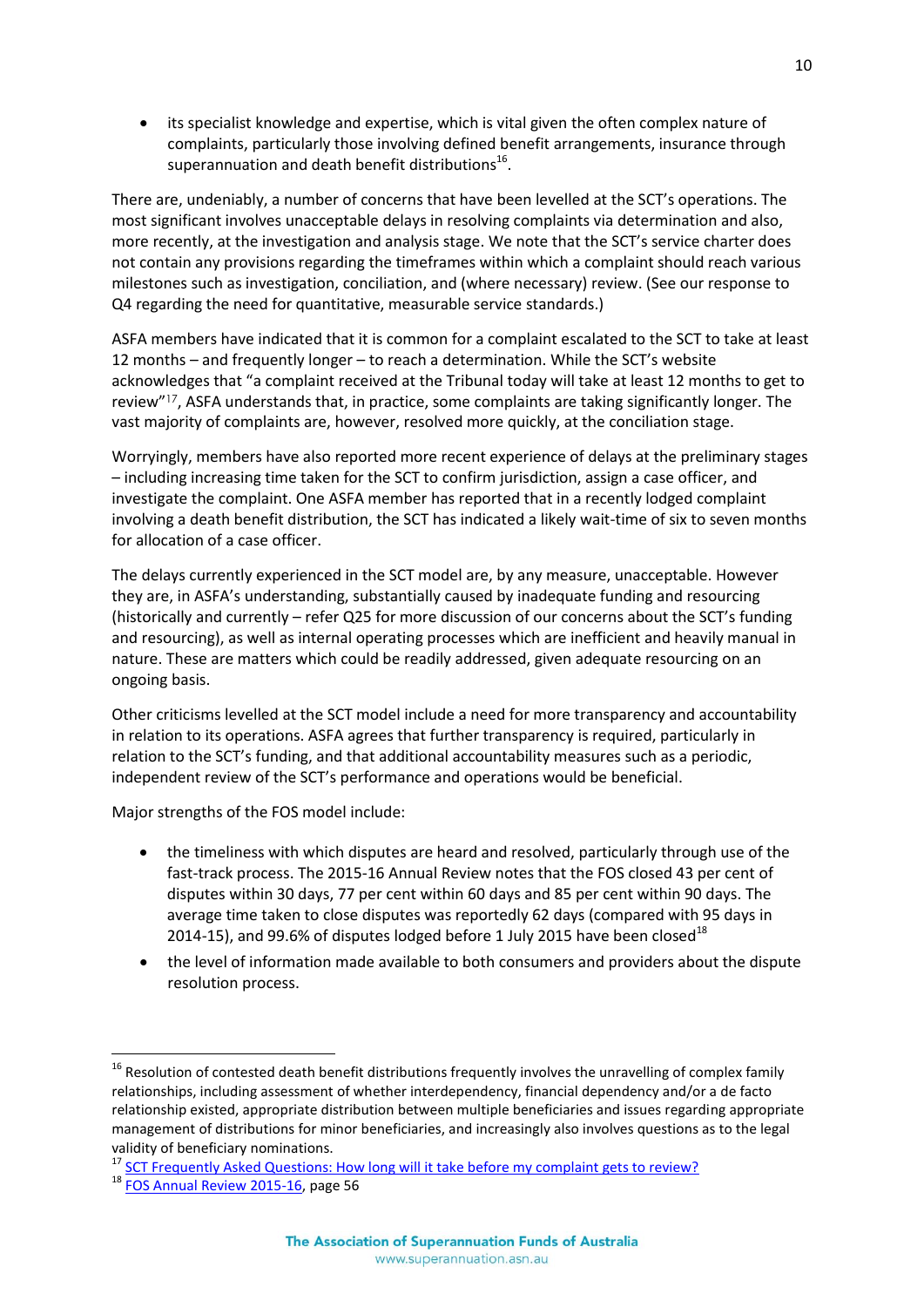However, several major concerns are reported in relation to the FOS model, in particular:

- the lack of any ability to appeal directly from a determination of the FOS, with any potential court action having to be brought as an entirely fresh action
- the lack of enforceability, which has led to a substantial amount of determinations remaining unpaid – and consumers uncompensated (see our response to Q47-50).

Q15. How accessible are the EDR schemes and complaints arrangements? Could their awareness be raised?

Q16. How easy is it to use the EDR schemes and complaints arrangements process? For example, is it easy to communicate with a scheme?

Each of the existing EDR and complaints schemes is, in ASFA's view, quite accessible.

- each scheme has a website, although these are of variable quality. The SCT's website, in particular, is extremely basic in layout), utilises a much less engaging and user-friendly style than those of the FOS and the CIO, and would benefit greatly from a redesign
- information about making complaints is available via the ASIC MoneySmart website, including a prominent note that consumers who are unsure which scheme is relevant should contact the ASIC Infoline
- the EDR and complaints schemes and the MoneySmart 'how to complain' page feature high in the list of search results from website engines such as Google
- the schemes are considered easy to access, with the majority of complainants able to proceed without legal representation
- the EDR and complaints schemes provide detailed and layered information to consumers regarding their rights to access EDR (see our response to Q7-9).

While concerns may be raised that consumers find the statutory tribunal structure of the SCT to be 'legalistic' and/or 'off-putting', this is not, in ASFA's experience, borne out in practice. Anecdotal reports provided by ASFA members indicate that consumers generally appear to find the SCT easy to deal with - although current delays in assigning case officers can mean a period of uncertainty for the complainant with little transparency over progress of their complaint.

It is noted that at the time the SCT was established, and again in a review of its first 12 months of operation, consideration was given to whether the EDR mechanism for superannuation should involve an 'independent consumer advice service' to assist consumers with lodging their complaints<sup>19.</sup> This was considered by the Senate Select Committee on Superannuation to be unnecessary, as the SCT model already incorporated administrative measures to assist consumers with making complaints, and introduction of such a service was likely to make the SCT more legalistic in approach and add cost and delay to the EDR process.

Q17. To what extent do EDR schemes and complaints arrangements provide an effective avenue for resolving consumer complaints?

ASFA members indicate that they consider the SCT to be an effective, albeit slow, avenue for resolution of consumer complaints.

Those ASFA members with exposure to the FOS indicate that it is also an effective EDR mechanism, and not subject to the delays currently experienced by the SCT.

<sup>&</sup>lt;sup>19</sup> [18th report of the Senate Select Committee on Superannuation,](http://www.aph.gov.au/Parliamentary_Business/Committees/Senate/Significant_Reports/superctte/suprep18/~/media/wopapub/senate/committee/history/super_ctte/suprep18/report.ashx)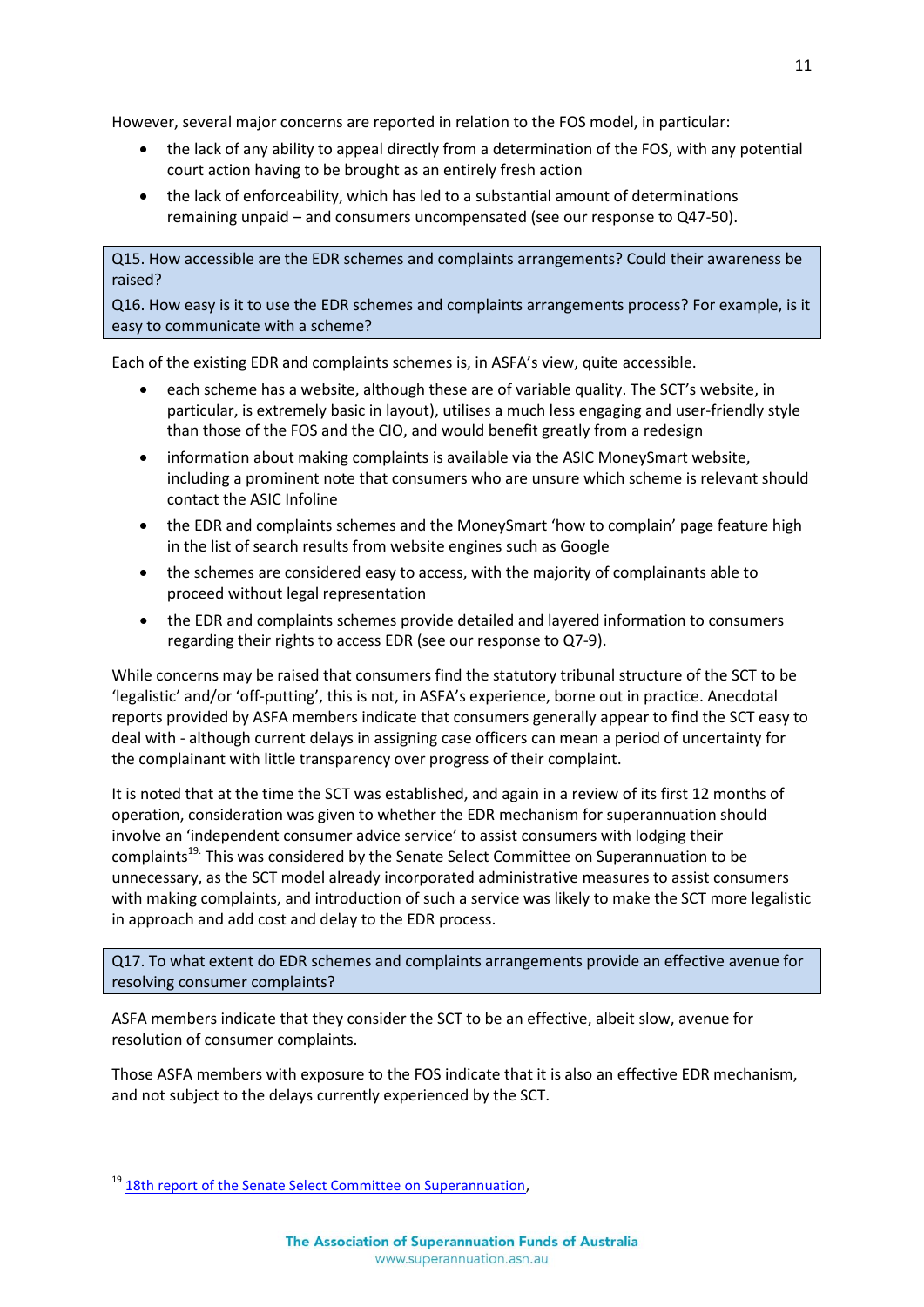Q18. To what extent do the current arrangements allow each of the schemes to evolve in response to changes in markets or the needs of users?

The FOS and the CIO each has somewhat of a reputation, within the industry, for evolution or 'agility' in terms of process. As noted in the Issues Paper, each has a high level of discretion to choose the appropriate dispute resolution process for each matter and to utilise different referral and case management techniques including, for example, a 'fast track' process for claims below a certain threshold.

In contrast, there is a *perception* that the SCT's ability to 'evolve' is somewhat limited given its jurisdiction/terms of reference and operational framework is essentially specified in its enabling legislation. However, ASFA understands that the primary difficulties which impact the SCT's procedural operation are related to its current and historic level of resourcing, rather than any specific legislative constraint.

We note that subsection 9(4) of the S(ROC) Act gives to the SCT Chairperson the responsibility – and the power – to establish procedural rules for the conduct of review meetings, and that section 28(7) requires the Tribunal to formulate, and publish, guidelines regarding when it would ordinarily require persons to attend a conciliation conference. Aside from those specific requirements, there is flexibility in the processes and procedures that may be adopted.

While the SCT does not have a formal 'fast track' process, ASFA understands that it has - to the extent permitted by its current resourcing - commenced to apply streamlined internal processes to deliver efficiencies in complaints handling. For example, it has endeavoured to ensure that conciliation is attempted as early as possible once a complaint has been lodged, introduced efficiencies in allocation of cases to analysts, and we understand that it is developing factual information for consumers to address common superannuation questions and concerns.

ASFA considers that continued emphasis within the SCT on development of more agile and efficient processes – supported by appropriate resourcing – would be extremely beneficial for all users. In particular, this should include:

- digitisation of complaint records (we understand that files are still managed in paper-based form)
- enhanced workflow management capability
- development of a 'self service' portal for trustees, allowing them to lodge documents, check whether a complaint has been made in relation to a particular decision, and ascertain the status of all complaints currently before the SCT to which they are a party
- continued development of material designed to inform consumers about common superannuation questions and concerns. As well as providing a consumer education benefit, such material is likely to have a significant 'pre-emptive' effect, by reducing the number of unfounded 'complaints' made to providers and, often, through to the SCT.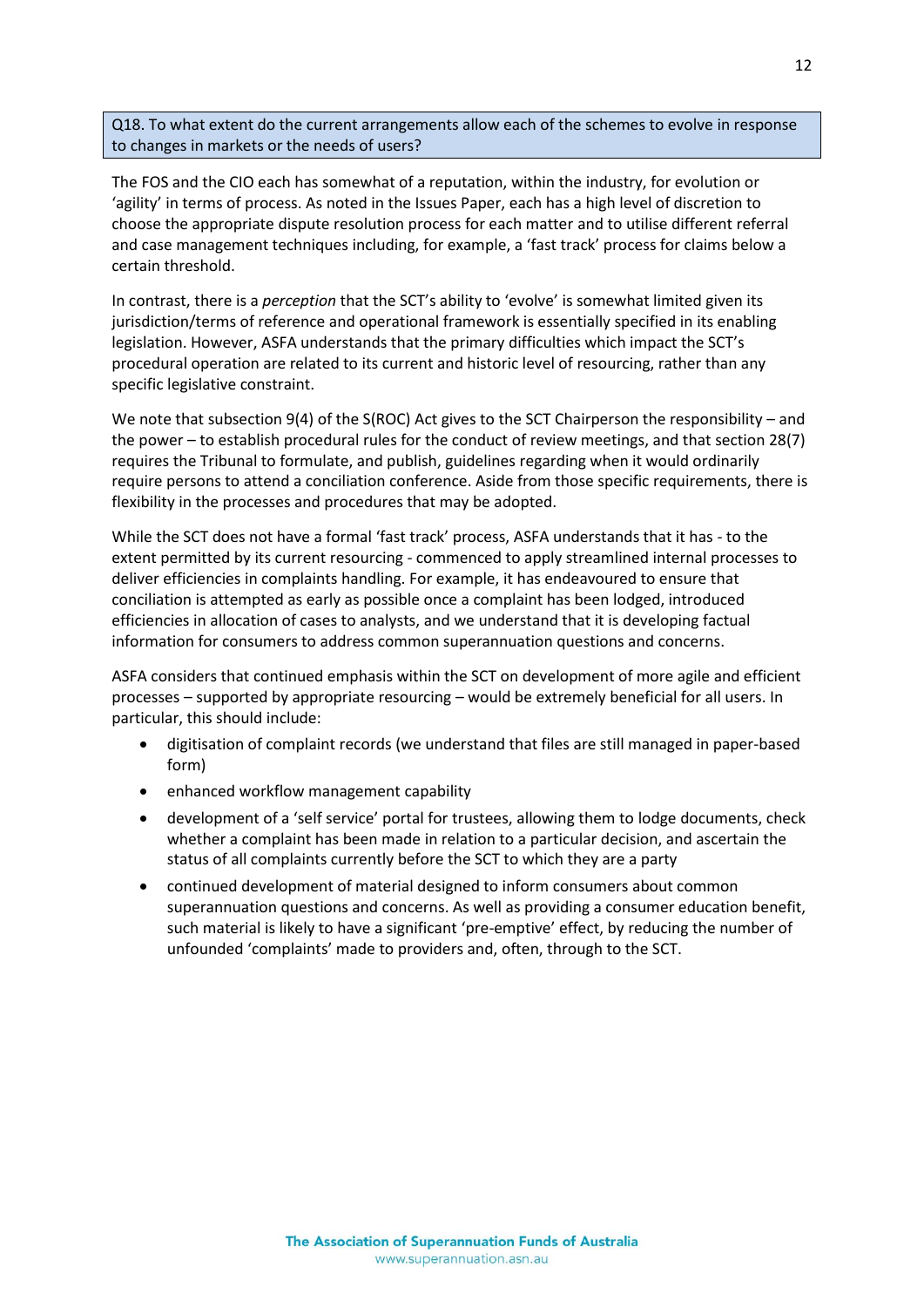Q19. Are the jurisdictions of the existing EDR schemes and complaints arrangements appropriate? If not, why not?

Q20. Are the current monetary limits for determining jurisdiction fit-for-purpose? If not, what should be the new monetary limit? Is there any rationale for the monetary limit to vary between products?

ASFA is strongly of the view that there should not be any monetary limit on complaints in relation to superannuation interests.

Given the compulsory nature of superannuation - and the fact it typically represents a substantial portion of a complainant's net wealth - we consider it inappropriate to impose a limit on the redress that may be received by a complainant or to deny access to EDR on the basis the superannuation entitlement involved exceeds a particular threshold.

ASFA members have not reported any concerns in relation to matters falling outside of jurisdiction of the schemes.

Q21. Do the current EDR schemes and complaints arrangements provide consistent or comparable outcomes for users? If outcomes differ, is this a positive or negative feature of the current arrangements?

While comparison of outcomes between the FOS and the CIO may be meaningful, ASFA considers that comparison between SCT and FOS is more problematic given inherent differences in nature of those bodies.

ASFA members who are members of the FOS (as well as being subject to the SCT's jurisdiction) have noted that they find the FOS to be more interactive than the SCT, with the process to be followed set out clearly at the outset and a perception that this can lead to earlier settlement or resolution of disputes. However, those members have also noted that typically, the types of disputes to which they are party which go before the FOS are much more straightforward than the complex disability related complaints, or death benefit distributions, which are taken to the SCT.

Q22. Do the existing EDR schemes and complaints arrangements possess sufficient powers to settle disputes? Are any additional powers or remedies required?

ASFA considers that the powers and remedies available to the SCT are appropriate – noting that the SCT effectively 'stands in the shoes' of the trustee and can exercise all powers available to the trustee under its deed and under the relevant legislation.

Q.23 Are the criteria used to make decisions appropriate? Could they be improved?

While each of the EDR schemes provides a general description of the criteria it uses to make decisions, this could, in ASFA's view, be expanded and additional clarity provided. However, it is noted that each complaint/dispute is heavily fact based and the outcomes are not always readily comparable, and this may lead to a perception of 'unpredictability' or lack of consistency even though the appropriate decision-making criteria and tests have been applied.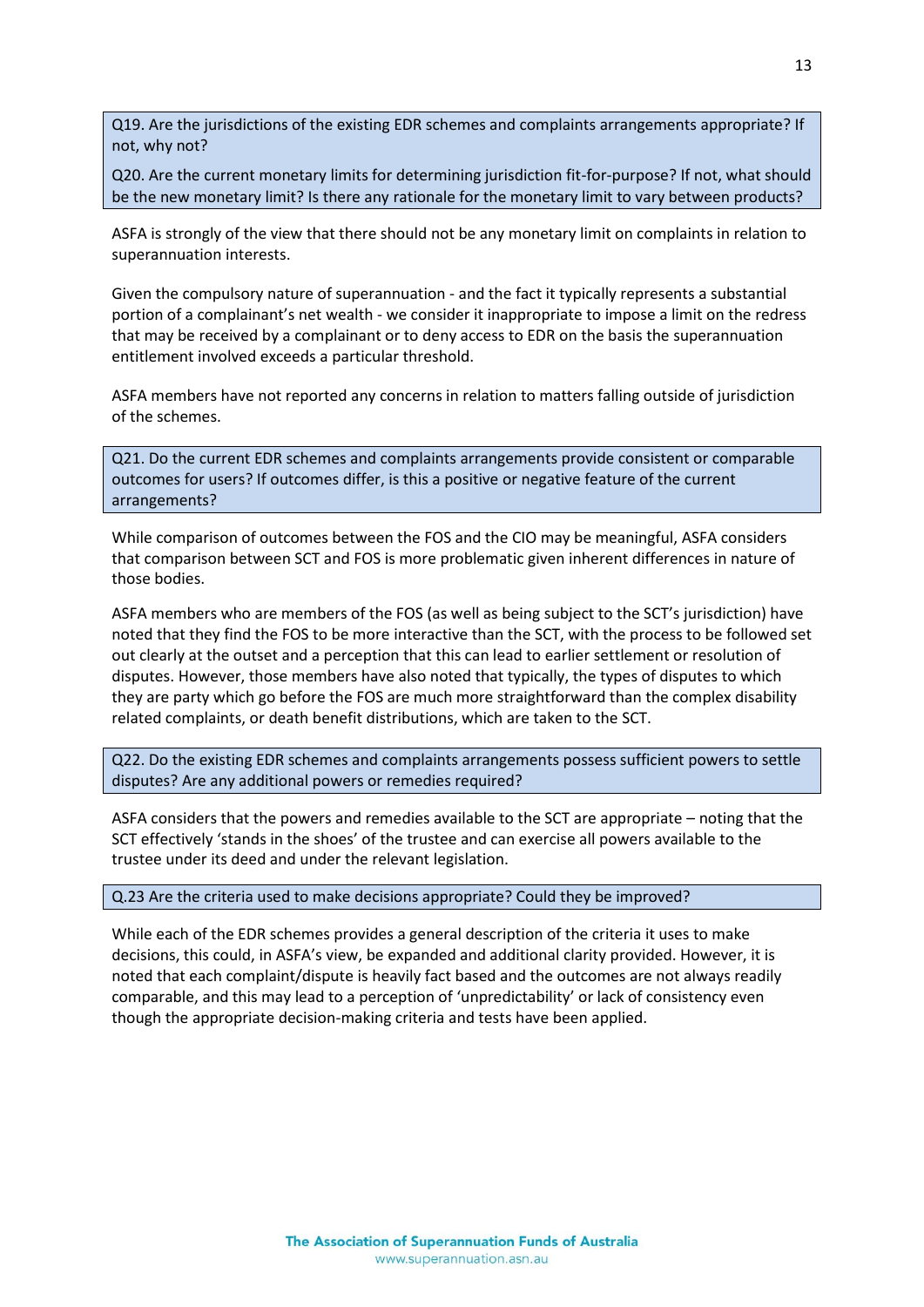Q25. Are the current funding and staffing levels adequate? Is additional funding or expertise required? If so, how much?

ASFA notes that the FOS Annual Review for 2016 reports a total workforce of 362 (293.2 full-time equivalent) as at 30 June 2016<sup>20</sup>. ASFA has no visibility over the funding levels of the FOS, however the absence of any significant delay in hearing and resolving disputes suggests that both its current staffing and funding levels are broadly appropriate.

ASFA has for some years expressed our concern that level of funding provided to the SCT on an ongoing basis is not adequate to ensure that it can effectively deal with the volume of complaints received, within an appropriate timeframe. ASFA is strongly of the view that the funding and staffing levels of the SCT are insufficient to support its workload and allow it to operate in an effective manner. Based on our members' experience, ASFA is of the view that the SCT urgently needs a substantial number of additional case officers and conciliators to address two of the major bottlenecks in the current process.

The SCT is a service of critical importance to APRA-regulated superannuation funds and their members, and the time taken to resolve complaints is an issue which impacts on consumers' confidence in the superannuation system. In this respect we note that ASFA members have, over recent years, reported increased activity within some parts of the legal profession such that fund members are being actively encouraged to pursue litigation in respect of a benefit entitlement (particularly in relation to claims for insured disablement benefits) instead of following their fund's usual benefit claim and complaints process.

One of the reasons cited by some legal practitioners and law societies for the increased trend toward litigation is the time taken for fund members to achieve a resolution of their complaint through the SCT. While the usual claims and complaints process would typically involve a dissatisfied member complaining to the SCT and having their complaint heard without cost and without the need for legal representation, where a member engages legal representation and pursues a claim through the courts, the costs involved may in some cases represent a material portion of any benefit ultimately paid out. ASFA, and our members, are deeply concerned that this outcome may lead to sub-optimal outcomes for many consumers. Increasing the resourcing available to the SCT would, in ASFA's view, reduce the current delays in handling of complaints and minimise the need for consumers to pursue such alternatives.

We note that the SCT's operating budget was reduced (from \$5.9m to \$5.2m for the 2016 financial year) and its staffing level has been reduced as a result (from 39 to 32 staff in 2016)<sup>21</sup>. This funding amount bears no relationship to the level of complaints currently before the Tribunal, or to anticipated complaints volumes.

Historically, the shortfall in ongoing funding for the SCT has caused backlogs of unresolved complaints to develop, which successive governments have sought to address via ad hoc funding allocations as part of the Budget process. This occurred most recently in the 2016-17 Budget, when the amount of additional funding allocated, \$5.2 million, was some 87 per cent of the total that ASIC advises it expended in relation to the SCT in the 2014-15 year.

<sup>&</sup>lt;sup>20</sup> [FOS Annual Review 2015-16,](http://fos.org.au/publications/flipbooks/annual-review/2015-2016/index.html#page=1) page 16

<sup>&</sup>lt;sup>21</sup> [Super complaints boss Helen Davis calls for more funding](http://www.afr.com/personal-finance/superannuation-and-smsfs/super-complaints-boss-helen-davis-calls-for-more-funding-20160917-gris1s?login_token=wTYdJK2iBpdpOVtbM-uT3GMvN2bsWT0deowadXxlPzz28Knp4SECXINac38jbXnXWxOFDhOYBVkD_mNqMWF6Hg&expiry=1474242752&single_use_token=02Cx3GunxAC0TcAEzTnCrOvN-IqryQyd7Rb3Y5jnNNmP_m6gqn-Lds0FFESVx8Mb1yVrLhvL5uVslglgY61qmA) - Australian Financial Review, 18 September 2016; SCT - [2014-15 Annual Report,](http://www.sct.gov.au/dreamcms/app/webroot/uploads/documents/SCT%20Annual%20Report%202014-15.pdf) page 42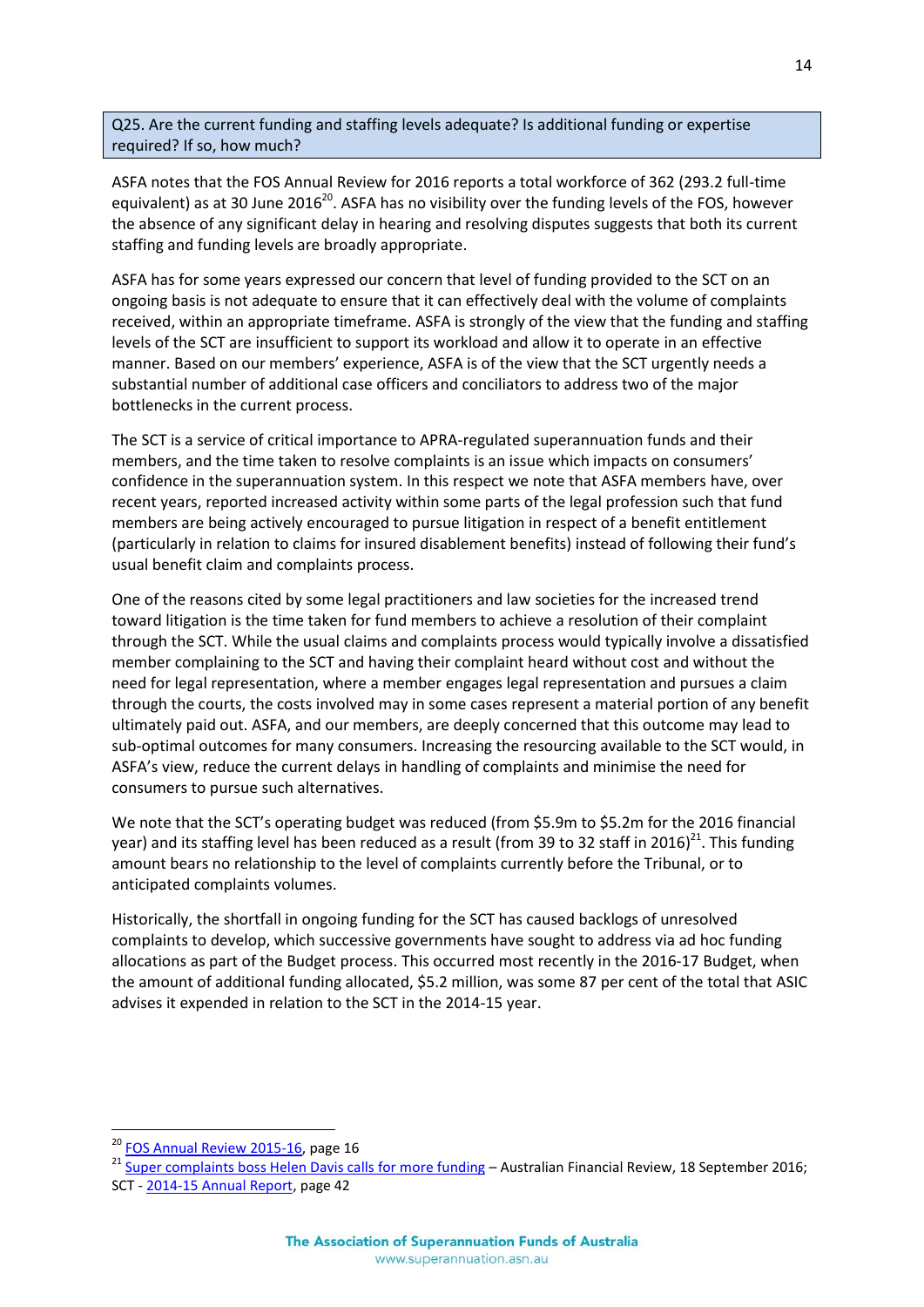While ASFA welcomed this additional funding, we consider that there is an urgent need to move past such 'band-aid' solutions and put the SCT's funding on a more stable and sustainable footing going forward to ensure that it can conduct its ongoing operations in an effective and efficient manner, and fulfil its purpose of ensuring accessible, timely and fair resolution of complaints.

It is of particular concern to ASFA that while the SCT's funding has failed to consistently keep pace with the volume of complaints experienced to date, there is no likelihood of any significant reduction in complaint volumes into the future. Rather, it is expected that complaint volumes will continue to increase, given the growing pool of superannuation savings, the extensive superannuation coverage across the Australian population, and the proportion of an individual's – or household's – net wealth which is (or will be, in future) represented by superannuation.

ASFA supports the SCT continuing to be funded via an allocation from the APRA levy. Given the relatively modest amount of funding concerned there would not appear to be any merit in changing the current collection process, which appears to operate efficiently and effectively. Further, given the SCT's role as the external dispute resolution body for all APRA-regulated funds, it is in ASFA's view both reasonable and logical that the SCT's funding is considered as an aspect of determining the supervisory levy for APRA-regulated funds from year to year. However, we consider it vital that the SCT is given greater involvement in determining its funding needs, on an ongoing basis.

ASFA considers that industry funding of the SCT – through the APRA levy – is more appropriate than a purely user pays model, as in a significant proportion (anecdotally, around one third) of the SCT's claims, the trustee concerned is not 'at fault'. These claims involve, for example, disputed death benefit distributions or eligibility for insured disability benefits. In such circumstances it is inappropriate to penalise trustees for their perceived failure to achieve early resolution.

However, ASFA notes that there may be some appetite for consideration of a partial user-pays approach to the SCT's funding, to address perceptions that some trustees are 'over-represented' in complaints before the Tribunal. Such an approach might involve applying an additional charge or levy once the number of complaints in a year exceeds a particular threshold. ASFA notes that adoption of such a system would involve some cost and administrative burden and this would need to be weighed against the amount likely to be recouped before any decision was made to proceed.

While ASFA is of the view the SCT's funding should be sourced from the APRA levy, we believe it appropriate that the level of that funding that is determined – and advised to industry and to the SCT itself – will apply for a minimum of two years. This will better enable the SCT to make resourcing decisions and to devise, schedule and roll out a program of process improvement.

Funding allocated for the operation of the SCT from the APRA levy is currently channelled through ASIC, which provides staff and various services to the SCT in accordance with the requirements of the S(ROC) Act and a memorandum of understanding executed in 1999 (and evidently not since amended). As noted at Q26 below, these arrangements provide virtually no transparency over the funding provided to the SCT, and this is a matter which needs, in ASFA's view, to be rectified.

ASFA further considers that the SCT's funding and resourcing should not be automatically subject to any fiscal impacts applied to ASIC, as is currently the case. In particular, any efficiency dividend or headcount reduction that the Government might impose on ASIC should not be permitted to flow through to the SCT without confirmation from the SCT Chair that it can be accommodated without adverse impact on the SCT's ability to effectively perform its role.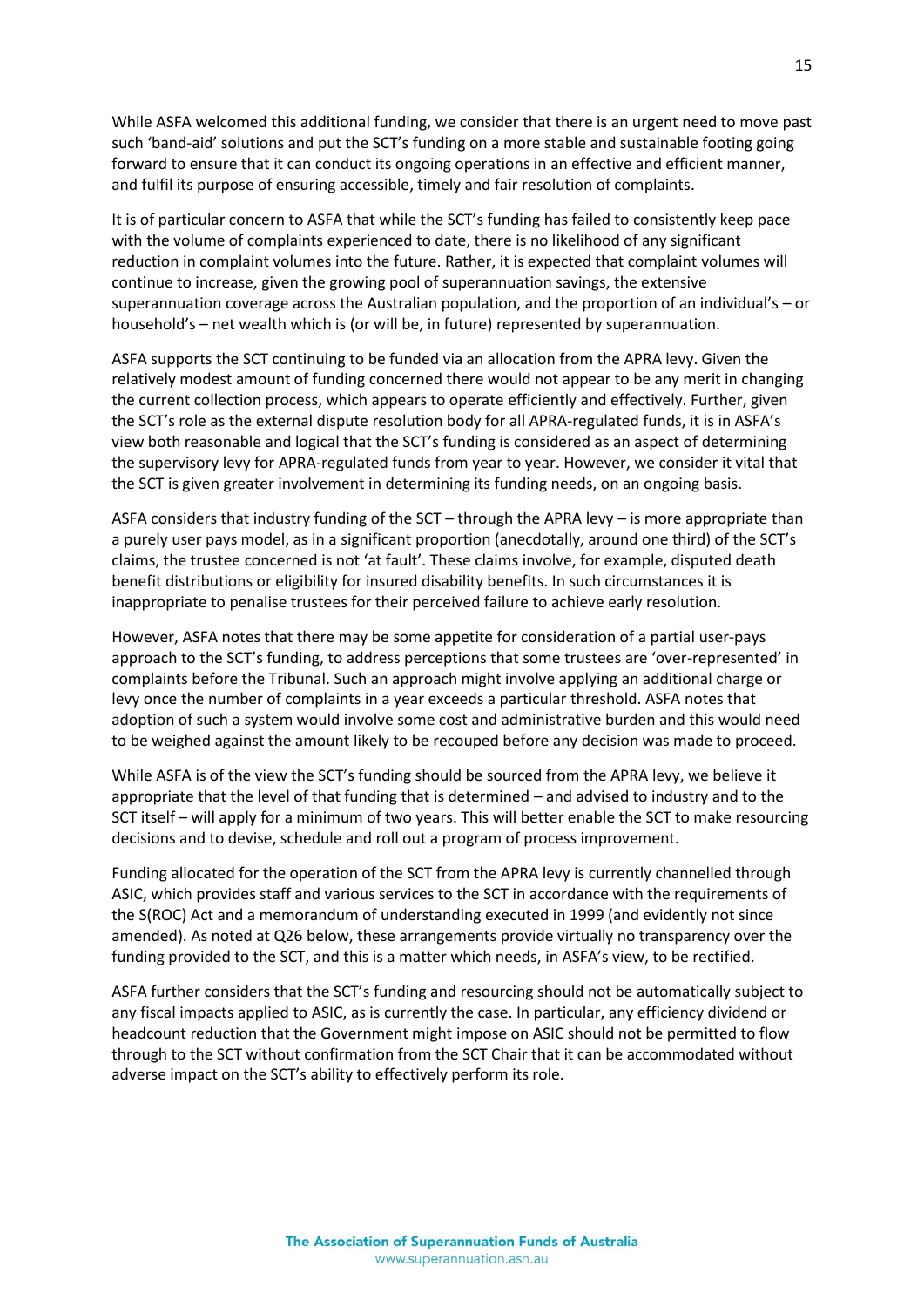#### Q26. How transparent are current funding arrangements? How could this be improved?

The level of transparency currently regarding the funding of the existing EDR and complaints schemes varies significantly between bodies.

The CIO provides considerable transparency over its funding arrangements. Its annual reports, including its financial statements, are publicly available on its website. The CIO also publishes a detailed fee schedule setting out the amount of all fees that might potentially arise from a provider's membership, including annual membership fees and service fees.

ASFA has no visibility over the funding arrangements of the FOS, and there is also little transparency of its fee schedule to non-members. The website makes it clear that a financial services provider seeking to become a member of FOS must pay an application fee and an annual membership fee, which varies depending on the nature and size of the provider's business. The website also refers variously to 'user charges', 'case fees' and 'service fees', but there is no publicly available information regarding the amount of these fees or when they will be incurred. The financial statements for the FOS are not publicly available.

There is currently very little transparency in relation to the funding arrangements for the SCT. The 'financial statement' published by the SCT is limited to a bare few lines in an appendix to its Annual Report. For 2014-15, this stated simply as follows:

*Pursuant to s 62(2) of the SRC Act, ASIC provides the staff and facilities as are necessary or desirable to enable the Tribunal to perform its functions.*

*ASIC advised that it incurred \$5.919m on behalf of the Tribunal in 2014-15.*

*For more information, please refer to Note 26 of ASIC's 2014-15 annual report. <sup>22</sup>*

The corresponding note 26 in the ASIC Annual Report simply states that \$5.919m of direct expenditure was incurred on behalf of the SCT.

We note the wording used in the SCT's Annual Report: "ASIC advised that it incurred \$5.919m on behalf of the Tribunal", which suggests that even the SCT lacks any genuine visibility over its own budget and funding.

Without full visibility and accountability over its funding allocation, the SCT is severely constrained in its ability to effectively resource its operations and deliver much needed process improvement. For example, if the SCT Chair does not have access to regular data throughout the financial year detailing disbursement of the SCT's funding against its allocation:

- detailed analysis, and forward planning for workload management and process improvement cannot occur
- decisions cannot be made about the cost implications of retaining existing processes or adopting alternatives
- it is not possible to take advantage of opportunities that may arise to apply any unused allocation toward process improvement.

At a minimum, ASFA considers that a more transparent and accountable process for funding of the SCT should involve:

 the development by the SCT of a business plan covering at least the ensuring two years, clearly setting out its funding requirements based on current and planned expenditure on process improvement

 $22$  SCT - [2014-15 Annual Report,](http://www.sct.gov.au/dreamcms/app/webroot/uploads/documents/SCT%20Annual%20Report%202014-15.pdf) Appendix 1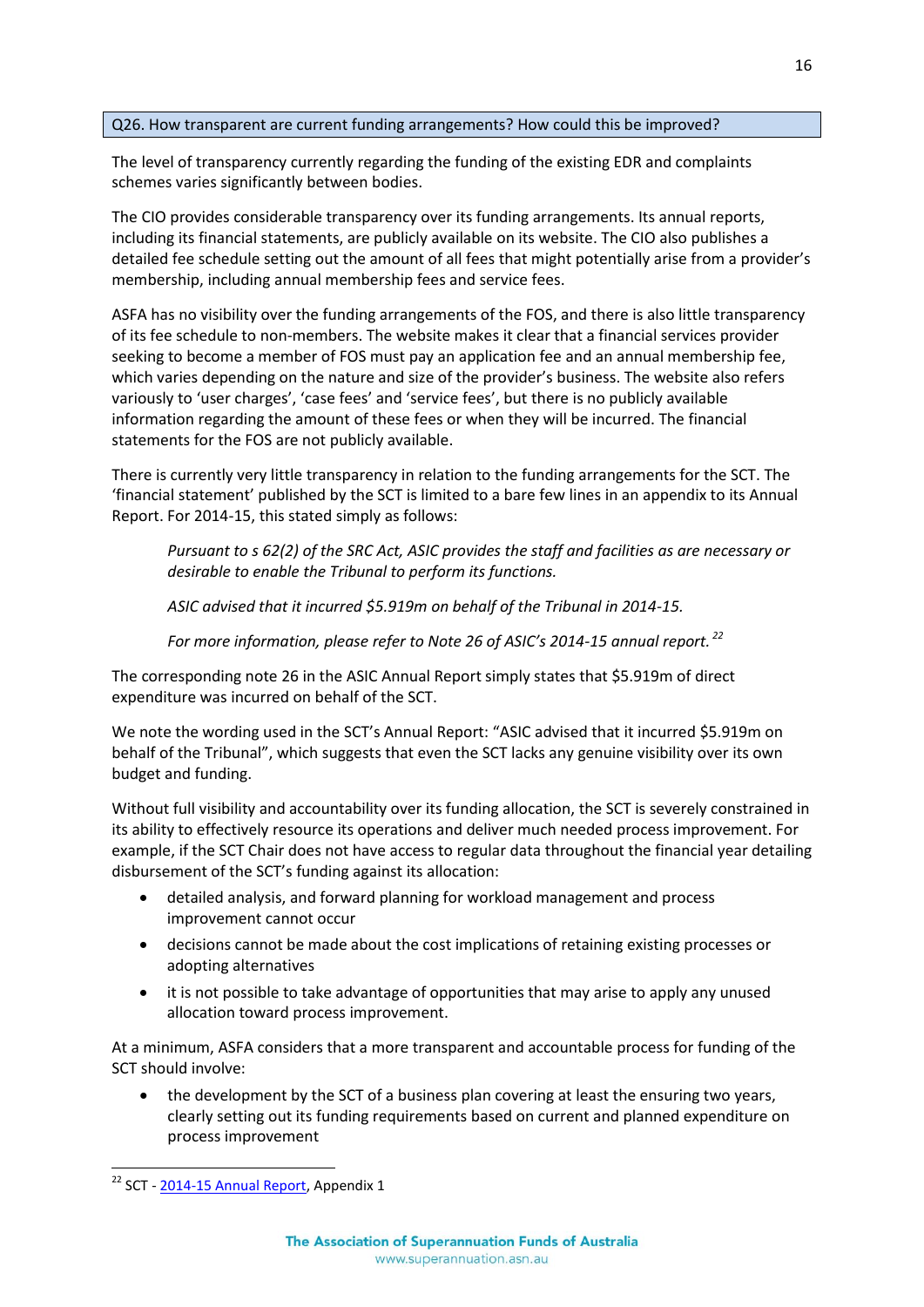- a direct and identifiable relationship between the SCT's proposed budget and the volume of complaints before it (refer our response to Q25)
- the collection of the identified level of funding via the APRA levy, with clear transparency, in both the levy proposal and any Cost Recovery Implementation Statement published by APRA, of the specific amount of the levy which is to be collected on behalf of the SCT
- clear and regular reporting by ASIC to the Chair of the SCT regarding the disbursement of monies on behalf of the SCT from the amount allocated from the APRA levy.

Q27.How are the existing EDR schemes and complaints arrangements held to account? Could this be improved?

The FOS and the CIO are each subject to initial and ongoing approval by ASIC pursuant to the *Corporations Regulations 2001* and Regulatory Guide 139 *Approval and oversight of external complaints resolution schemes*. They each undergo periodic independent reviews against the Benchmarks for CDM as a requirement of that approval, with a copy of the review report provided to ASIC. Each consults with their members on major changes to their operating rules, and actively seeks feedback from stakeholders. The FOS also states that it has "robust internal and external accountability mechanisms", including internal audit, an organisation wide quality assurance program and comprehensive policy and procedures for our dispute operations<sup>23</sup>.

Accountability mechanisms for the SCT are quite different. In particular:

- the Chairman of the SCT reports to the Minister annually under the S(ROC) Act
- the SCT indicates that it is subject to "external scrutiny by the Parliament, various parliamentary committees, the courts, and certain Commonwealth departments and statutory bodies". The latter includes the Commonwealth Ombudsman, to which complainants who are not satisfied with the SCT's conduct may complain. During 2014-15 the Ombudsman made five formal enquiries regarding complaints about undue delay by the SCT in dealing with complaints and/or responding to complainants<sup>24</sup>
- the SCT notes that Parliament scrutinises its operations "by way of the legislative process, the tabling of regulations and the tabling of the Tribunal's annual report"
- the SCT also provides "indexed lists of files to be tabled before the Senate in accordance with the requirements of Senate Standing Order No 12" and "responds to questions on notice as required".<sup>25</sup>

In ASFA's view, these mechanisms are too passive and indirect to provide meaningful oversight.

As noted in our response to Q4, a review of the SCT was undertaken by the Senate Select Committee on Superannuation in 1996<sup>26</sup> and by the Productivity Commission in 2001. ASFA is not aware of any subsequent review of the SCT's operations, performance and efficiency for which the results have been made public.

ASFA considers that periodic, independent review of the SCT (as occurs for the FOS and the CIO) would be beneficial. In ASFA's view, such a review could be appropriately conducted by the Commonwealth Auditor General. It is critical that the report arising from such a review is made publicly available and that its outcomes are considered by government as part of the annual process for allocation of funding for the SCT.

<sup>&</sup>lt;sup>23</sup> [FOS Fact Sheet -](http://www.fos.org.au/public/download/?id=49905&sstat=352442) clear and open

<sup>24</sup> SCT - [2014-15 Annual Report,](http://www.sct.gov.au/dreamcms/app/webroot/uploads/documents/SCT%20Annual%20Report%202014-15.pdf) page 43

 $25$  Ibid.

<sup>&</sup>lt;sup>26</sup> [18th report of the Senate Select Committee on Superannuation](http://www.aph.gov.au/Parliamentary_Business/Committees/Senate/Significant_Reports/superctte/suprep18/~/media/wopapub/senate/committee/history/super_ctte/suprep18/report.ashx)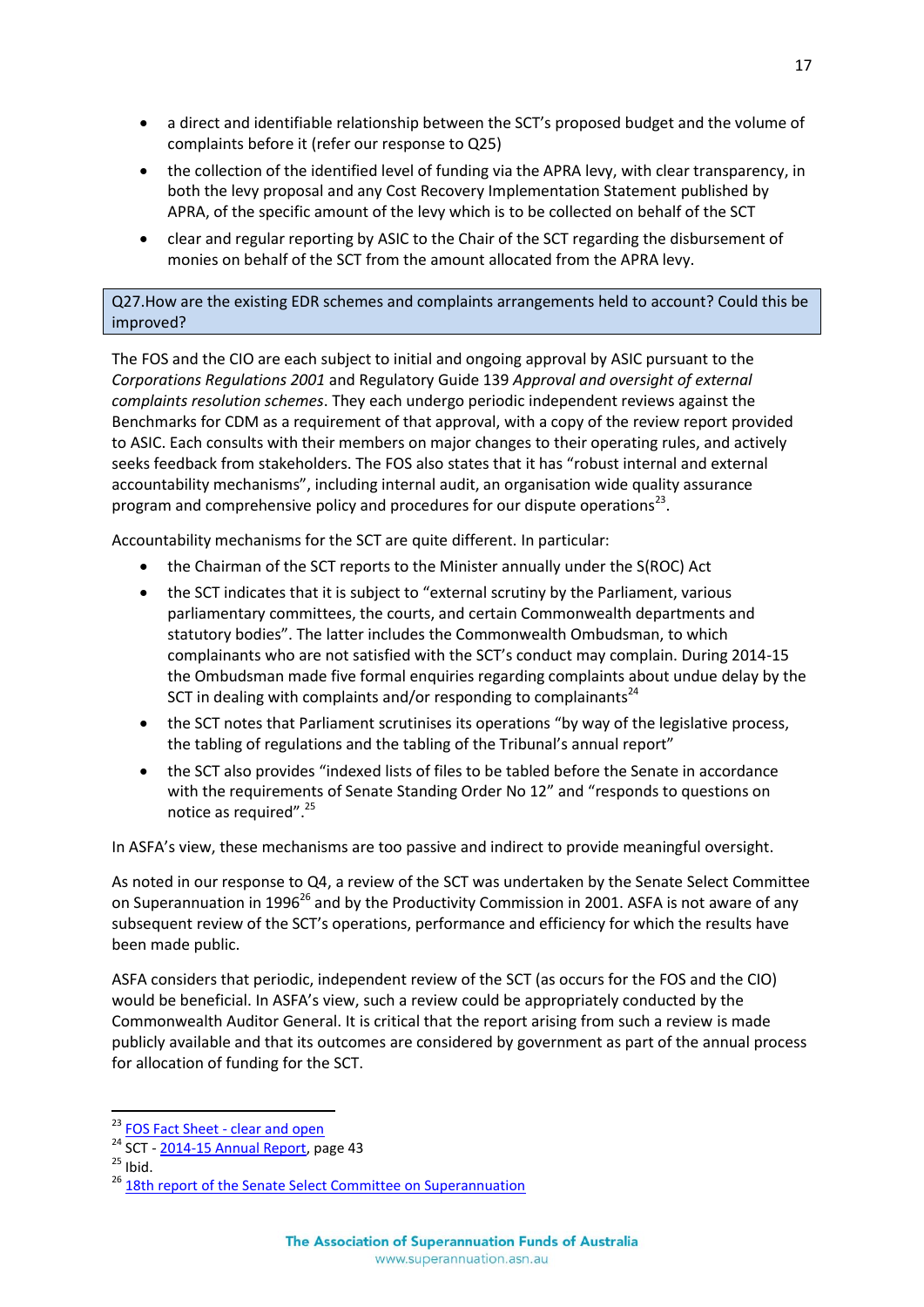Q28. To what extent does current reporting by the existing EDR schemes and complaints arrangements assist users to understand the way in which the scheme operates, the key themes in decision-making and any systemic issues identified?

The perceived value of reporting by EDR schemes and complaints arrangements would be different for different types of users.

Detailed reporting clearly assists with financial services providers' understanding of how the schemes operate. However, it would be of little value for complainants/potential complainants, who are typically more interested in higher level, factsheet type information.

Reporting regarding key themes/systemic issues would most likely be of little interest or value to complainants/potential complainants. While that type of information is of value to financial services providers, its relevance is often is diminished by its lack of timeliness.

Q29. What measures should be used to assess the performance of the existing EDR schemes and complaints arrangements?

As mentioned in relation to Q2 and Q4 above, ASFA considers that the performance of the existing EDR schemes and complaints arrangements should be measured against:

the Benchmarks for CDR

 $\overline{a}$ 

- the Key Practices for Industry-based Customer Dispute Resolution
- the metrics set out in each body's detailed service level agreement/charter.

Q30. To what extent are there gaps and overlaps under the current arrangements? How could these best be addressed?

Q31. Does having multiple dispute resolution schemes lead to better outcomes for users?

Q32. Do the current arrangements result in consumer confusion? If so, how could this be reduced?

We note that each of the EDR schemes has in place arrangements to refer on complaints/disputes that are more appropriately addressed by another scheme. ASFA members have not reported any concern with the operation of these arrangements.

The main area of overlap and/or potential confusion between the FOS and the SCT identified by ASFA members relates to matters involving a member of an APRA-regulated superannuation fund who has received financial advice. In this respect, ASFA members have reported an element of perceived 'subjectiveness' in terms of the aspects of a matter that will be taken on by the FOS $^{27}$ . This is seen to create confusion, as what the consumer perceives to be a single complaint is then fragmented into different matters which need to be taken to different EDR schemes.

<sup>&</sup>lt;sup>27</sup> For example, ASFA was advised of an instance where a member of an APRA regulated fund who was dissatisfied with the service received from their adviser challenged the level of fees deducted from their fund account. The complainant was directed to the SCT, but chose to lodge a complaint with the FOS. The FOS reportedly ruled that the complainant needed to make a separate complaint against their adviser, (correctly) ruled that the aspect of the complaint related to the trustee's decision re the amount of fees charged was outside its jurisdiction, but concluded that it was able to consider an allegation that the trustee had failed to disclose the level of those fees.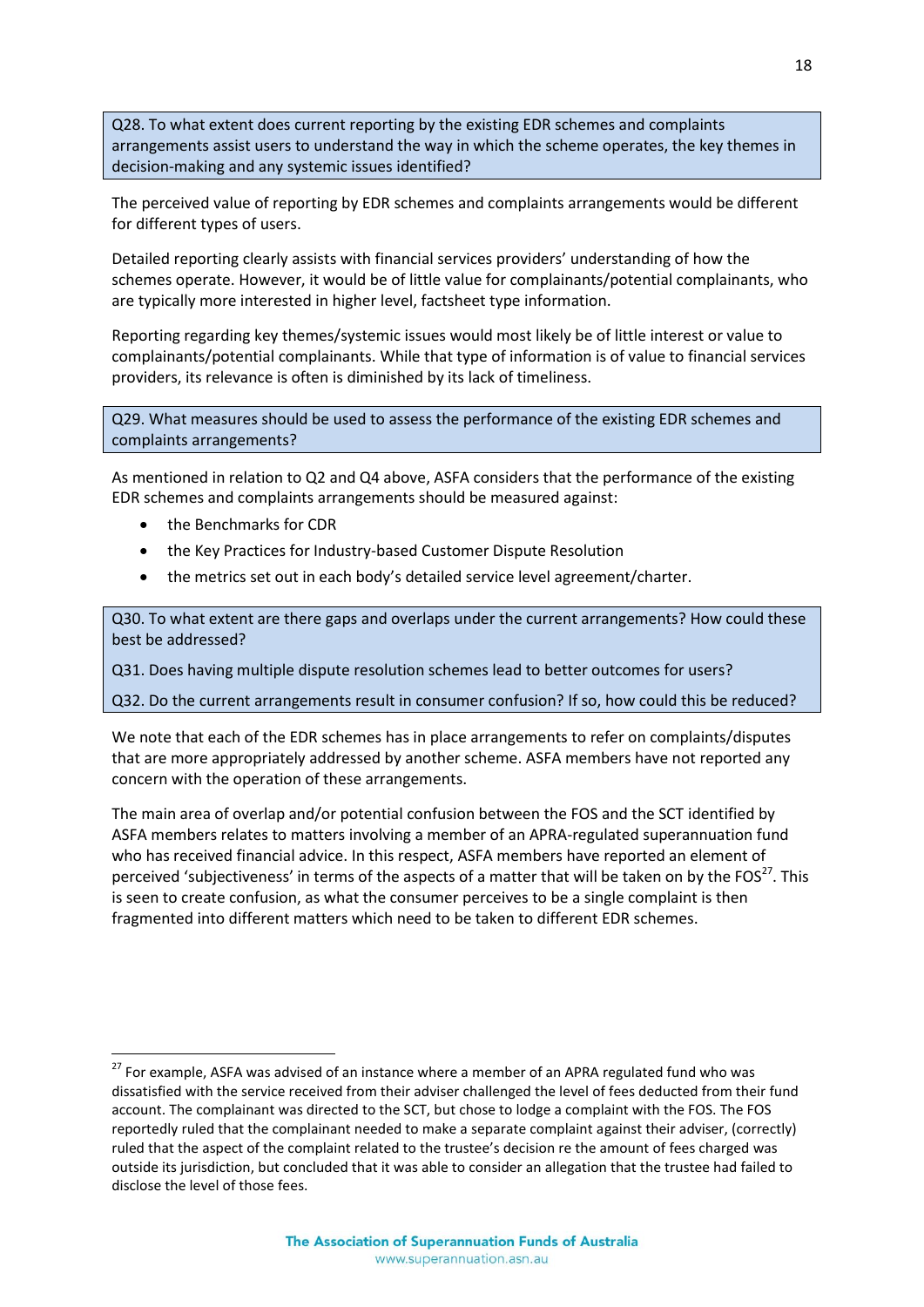One option to avoid an individual's complaint being 'split' between the FOS and the SCT might be an extension of the SCT's jurisdiction to allow it to deal with financial advice aspects of complaints in such cases, however ASFA does not favour this approach. While it would avoid splitting of a complaint for an affected consumer, it would mean an additional complaints body now dealing with advice related matters, potentially leading to issues of comparability of outcomes.

Another option might involve assigning a 'lead' scheme in those instances where a consumer's complaint was split between schemes. Under this approach, the schemes would each continue to address those aspects of the complaint falling within their jurisdiction according to their own processes, but the consumer would have a single point of contact.

In ASFA's view, the 'triage service' proposed in the Issues Paper (refer Q35-36) may in fact be the most appropriate model to reduce such confusion, provided it is cost effective for industry and structured and resourced so that it can operate efficiently and not introduce further delay into the EDR process.

ASFA members indicate that in some cases when IDR has been unsuccessful, complainants have been advised of the most appropriate EDR scheme by their financial services provider but have actively chosen to take their complaint to another EDR/complaints body. This suggests that, for at least a small number of consumers, having multiple dispute resolution schemes provides an element of choice, which is perceived to be of value to those consumers. In a small number of such cases it appears that consumers may actively seek escalate their matter through more than one scheme, which creates double handling and potential delay while jurisdictional issues are resolved.

In ASFA's view, having multiple schemes is likely to create confusion for less financially sophisticated consumers. As noted above, the proposed 'triage service' has the potential to assist in this respect, and warrants further investigation.

## <span id="page-21-0"></span>**3. Alternative models of dispute resolution**

#### <span id="page-21-1"></span>**3.1 Triage service**

Q35. Would a triage service improve user outcomes?

Q36. If a 'one-stop shop' in the form of a new triage service were desirable:

- who should run the service?
- how should it be funded?
- should it provide referrals for issues other than that related to the financial firm?

ASFA considers there is merit in further investigating a 'triage' service for financial services disputes and complaints, comprising a single entry point for consumers with complaints filtered to the appropriate EDR scheme.

There is clear potential for a single entry point to improve consumer outcomes by reducing confusion and improving the ease with which complaints can be made. However, any triage service would need to be carefully designed to ensure that it is cost-effective and does not simply create double handling and additional delays.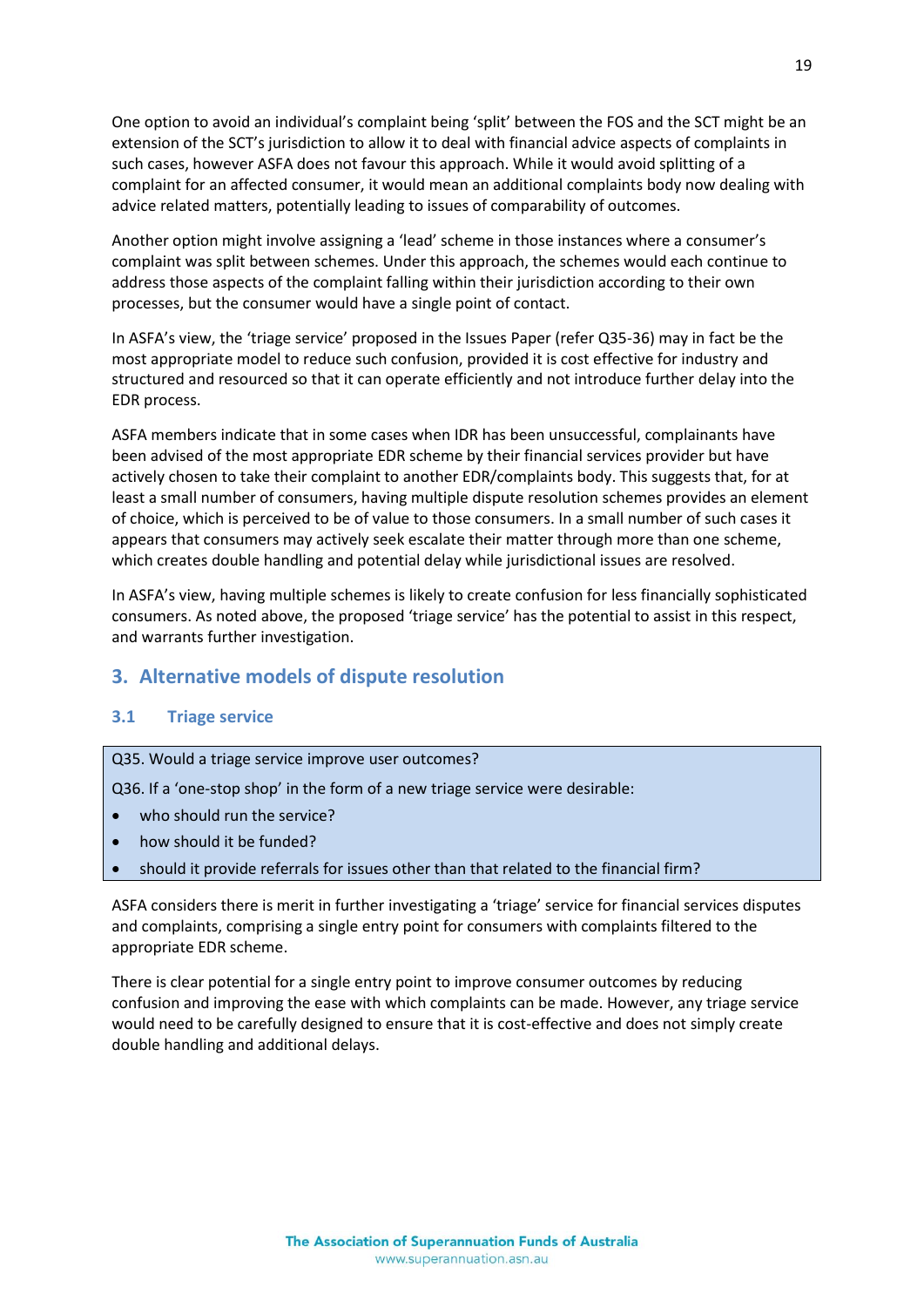ASFA considers that a 'triage service' should operate primarily as an interface, with no change to the structure of the underlying EDR schemes. However, we note that its introduction would create an opportunity to provide an enhanced consumer experience in those instances where a consumer's complaint was split between schemes, by allowing a 'lead scheme' to be assigned. Under this approach, the schemes would each continue to address those aspects of the complaint falling within their jurisdiction according to their own processes, but the consumer would have a single point of contact for all aspects of their complaint (refer also to our response to Q30-32 in relation to this matter).

In ASFA's view, the triage service could reasonably be performed by ASIC, which already provides a basic consumer interface, with its MoneySmart website advising consumers (including as prominently displayed 'smart tips') to contact the ASIC Infoline if they are unsure which EDR scheme to contact.

Regardless of the body selected to run the triage service, it will be critical that the service is given sufficient profile or 'presence' – through consumer education and advertising and also communication from providers – to ensure an appropriate level of consumer awareness. Unless consumers are aware of the service, and how to access it, it cannot achieve its intended purpose.

The triage service should be funded via an allocation from the proposed ASIC levy. The levy amount for financial services providers could readily incorporate a base contribution, calculated by reference to the percentage of claims triaged that relate to each regulated sector. (This may only be practicable after a year's operation, therefore each sector's contribution to the initial year's funding may need to be based on a reasonable estimate.) Consideration could also be given to applying a threshold number of claims, above which entities would pay an additional amount toward operation of the triage service (that is, a user pays element).

It is not entirely clear what is envisaged with the question in the Issues Paper about whether the triage service should "provide referrals for issues other than that related to the financial firm". If it is intended that the service might provide a general consumer information or advisory role, ASFA would not be supportive. Such a role would not, in ASFA's view be appropriate for a service which will be funded (directly or indirectly) by industry, and any dilution in the nature of services provided may cause confusion for consumers.

#### <span id="page-22-0"></span>**3.2 One body**

Q37. Should it be left for industry to determine the number and form of the financial services ombudsman schemes?

ASFA does not agree that the number and form of the EDR schemes should be self-determined by the industry.

While it may be argued that this might create a level of competition between schemes (where there is overlap on the types of financial products/services covered), this is in ASFA's view likely to be outweighed by the potential to create confusion for consumers and difficulties with comparability of outcomes. Further, any potential increase or decrease in the number of EDR schemes would need to be carefully managed to ensure that full coverage is maintained for all potential types of complaints/disputes.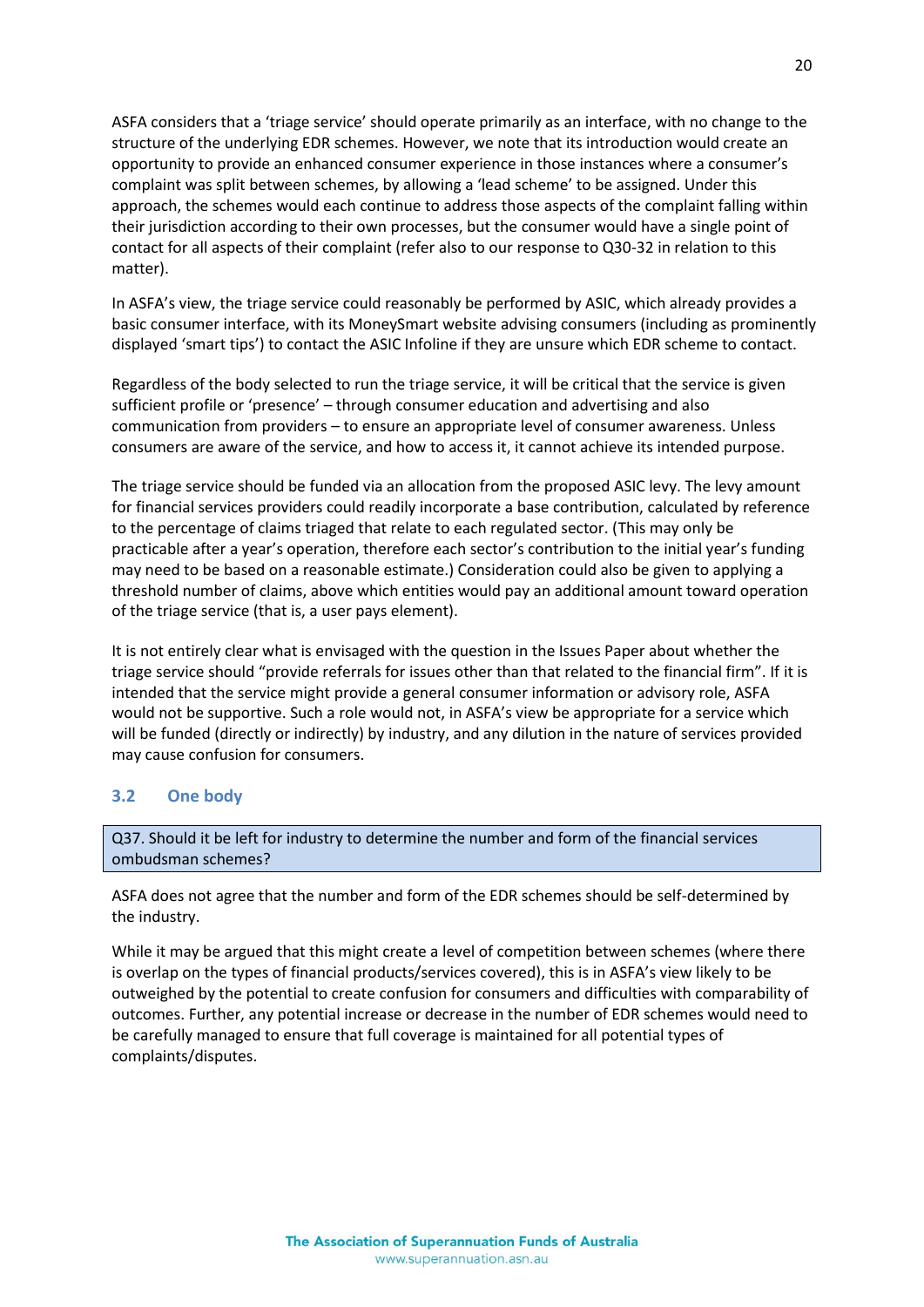Access to an effective EDR mechanism is of critical importance for consumers. The means through which EDR is delivered is a matter which is, in ASFA's view, more appropriately resolved by government. This is particularly important in relation to superannuation, given the number of Australians who hold an interest in an APRA-regulated superannuation fund – and the proportion who do so because of the compulsory nature of the SG regime.

Q38. Is integration of the existing arrangements desirable? What would be the merits and limitations of further integration?

Q39. How could a 'one-stop shop' most effectively deal with the unique features of the different sectors and products of the financial system (for example, compulsory superannuation)?

Q40. What form should a 'one stop shop' take?

Q41. If a 'one-stop shop' in the form of a new single dispute resolution body were desirable:

- should it be an ombudsman or statutory tribunal or a combination of both?
- what should its jurisdictional limits be?
- how should it be funded?
- what powers should it possess?
- what regulatory oversight and governance arrangements would be required?

ASFA acknowledges that a number of benefits might be expected to might flow from integration of the current EDR/complaints bodies, but is of the view that not all are straightforward as they might first appear. These include:

- realisation of efficiencies and/or cost savings, through reduction of overheads and sharing of administrative structures.
- the potential to free up resources by having multi-skilled staff
- removing potential confusion where consumers are unclear how to proceed
- recognition of the increasing sophistication of the industry, with an increasing uptake of advice potentially leading to an increase in complaints which would, under the current arrangements, involve both the SCT and the FOS.

ASFA notes that, in practice, the efficiencies and savings initially realised upon merger are often not maintained into the long term. This is especially the case where the bodies being merged are quite different in nature, as there is often recognition over time that a 'one size fits all' approach is not effective and differences in operational processes are incrementally re-established.

Further, while multi-skilling has its benefits, it also has its limitations. In ASFA's view it would be extremely difficult to ensure that a sufficient number of staff in an integrated model have the deep level of knowledge/skills/expertise to competently address complex superannuation complaints.

Reducing confusion for consumers and managing the splitting of complaints across EDR schemes are both valid objectives, however ASFA is of the view that it should first be considered whether these matters cannot be adequately resolved through the proposed 'triage service' (refer Q35-36), before wholesale changes to the underlying EDR structures are contemplated.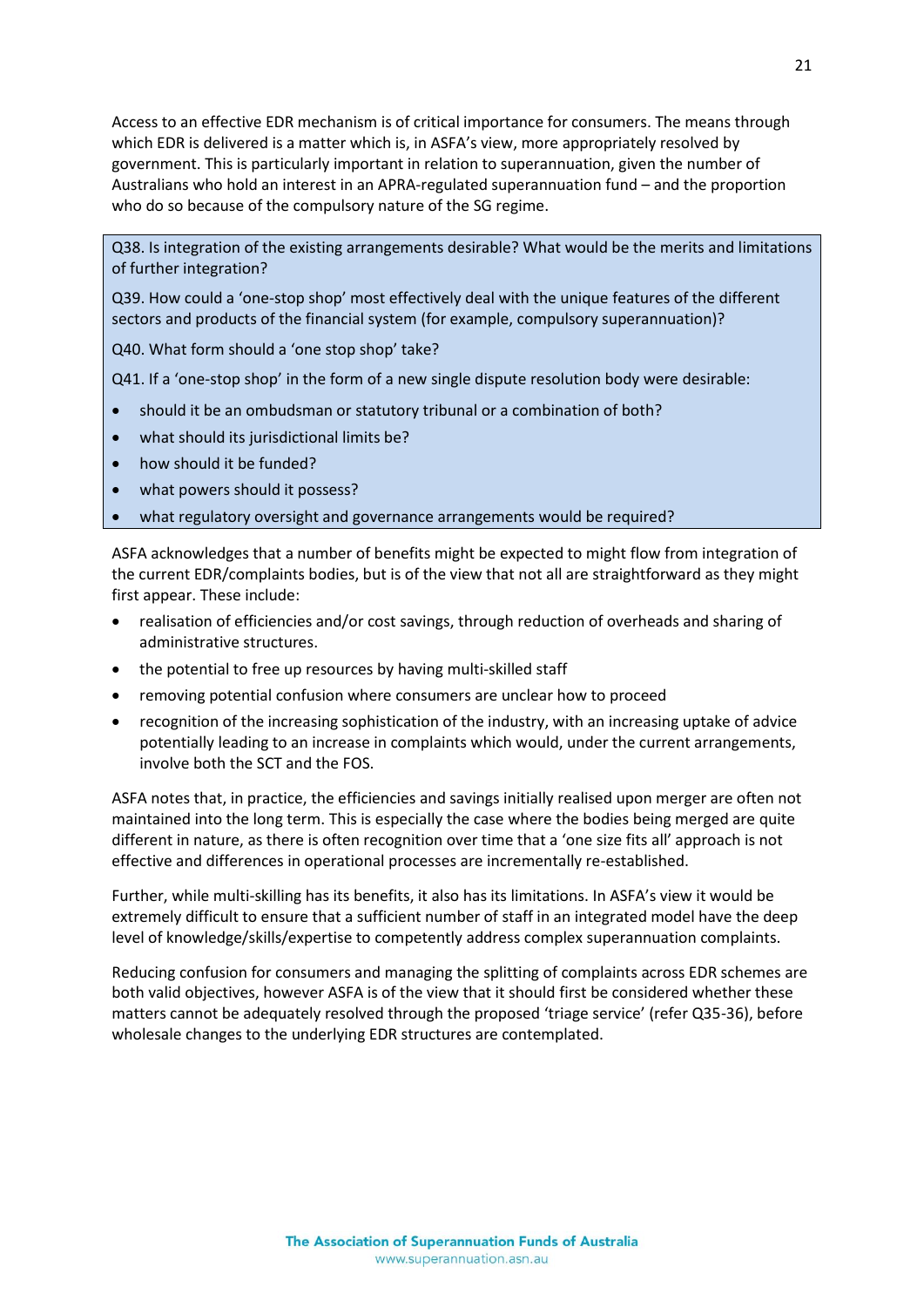Funding of any integrated model would also be an important - and challenging - matter to resolve, with a need to ensure that no sector effectively cross-subsidises the cost of handling complaints arising in relation to any other sector. In particular, it would in ASFA's view be critical to ensure that the APRA-regulated superannuation sector does not bear any costs which do not relate directly to complaints lodged by members of APRA-regulated funds or its demonstrable share of any shared operating expenses.

In addition, ASFA is concerned that the adoption of an integrated model would involve a level of 'compromise' in terms of which characteristics of the underlying schemes are retained. As noted in this submission (and acknowledged in the Issues Paper), there are few points of commonality between the current structures of the SCT, on one hand, and the FOS and the CIO on the other.

In our response to Q14, we identified a number of current benefits and protections for superannuation fund members/beneficiaries and trustees under the SCT model that must, in ASFA's view, be retained for superannuants:

- the statutory tribunal structure
- the absence of any monetary limit on compensation/redress
- enforceability of determinations
- the ability to appeal directly from a determination on a matter of law
- specialist knowledge and expertise.

These attributes are of such importance that ASFA considers they must not be diluted, whether the SCT is retained as a standalone tribunal or as part of an integrated structure.

As indicated in our submission, however, ASFA does not consider that there is evidence at this time of any compelling need to integrate the SCT into a 'one stop shop' dispute resolution service. There are undeniable issues in relation to the current resourcing, funding and operational efficiency of the SCT, which have significantly impacted its operations and led to unacceptable delays in resolution of complaints. However, ASFA is of the view that these are matters which could be readily and appropriately addressed whilst retaining the SCT model.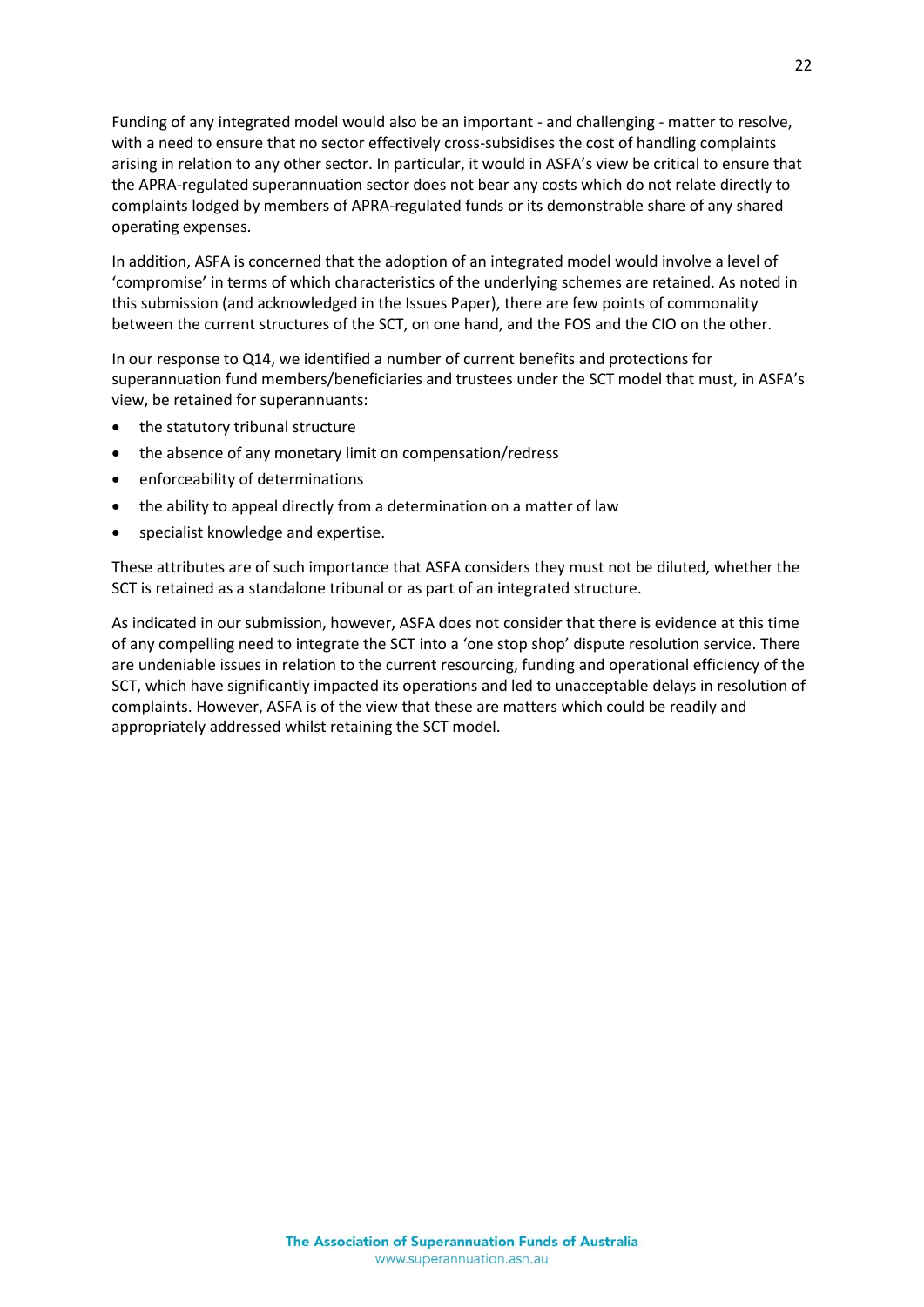### <span id="page-25-0"></span>**3.3 An additional forum for dispute resolution**

Q42. Would the introduction of an additional forum, in the form of a tribunal, improve user outcomes?

Q43. If a tribunal were desirable:

- should it replace or complement existing EDR and complaints arrangements?
- should it be more like a court (judicial powers, compulsory jurisdiction, adversarial processes and legal representation)?
- should it be more like current EDR schemes (relatively more flexible, informal decision-making and processes)?
- how should the jurisdiction of the tribunal be defined?
- should its jurisdiction only extend to small business disputes or other disputes?
- should its jurisdiction only be available in the case of disputes with providers of banking products?
- should monetary limits and compensation caps apply?
- should its decisions be binding on one or both parties and what avenues of appeal should apply?
- should it be publicly (taxpayer) or privately (industry) funded?
- should its focus only be on providing redress or should it take on a role to prevent future disputes, for example, by advocating for changes to the regulatory framework, seeking to improve industry behaviour?
- what type of representation and other support should be available for persons accessing the tribunal?

ASFA does not consider that the introduction of an additional tribunal, over and above the existing EDR schemes and complaints bodies, would improve user outcomes. Rather, we consider that it would simply add further complexity.

## <span id="page-25-1"></span>**4. Other issues**

#### <span id="page-25-2"></span>**4.1 Uncompensated consumer losses**

Q47. How many consumers have been left uncompensated after being awarded a determination and what amount of money are they still owed?

Q48. In what ways could uncompensated consumer losses (for example, unpaid FOS determinations) be addressed? What are the advantages and limitations of different approaches?

Q49. Should a statutory compensation scheme of last resort be established? What features should form part of such a scheme? Should it only operate prospectively or also retrospectively? How should the scheme be funded?

Q50. What impact would such a scheme have on other parts of the system, such as professional indemnity insurance?

As acknowledged in the Issues Paper, there are no outstanding/unpaid SCT determinations, given its statutory powers to enforce determinations:

 on becoming aware that a party to a complaint has failed to give effect to a determination, the SCT must give particulars to ASIC and/or APRA pursuant to section 65 of the S(ROC) Act. ASIC has extensive powers to enforce the SCT's decision, including court action for a performance injunction.